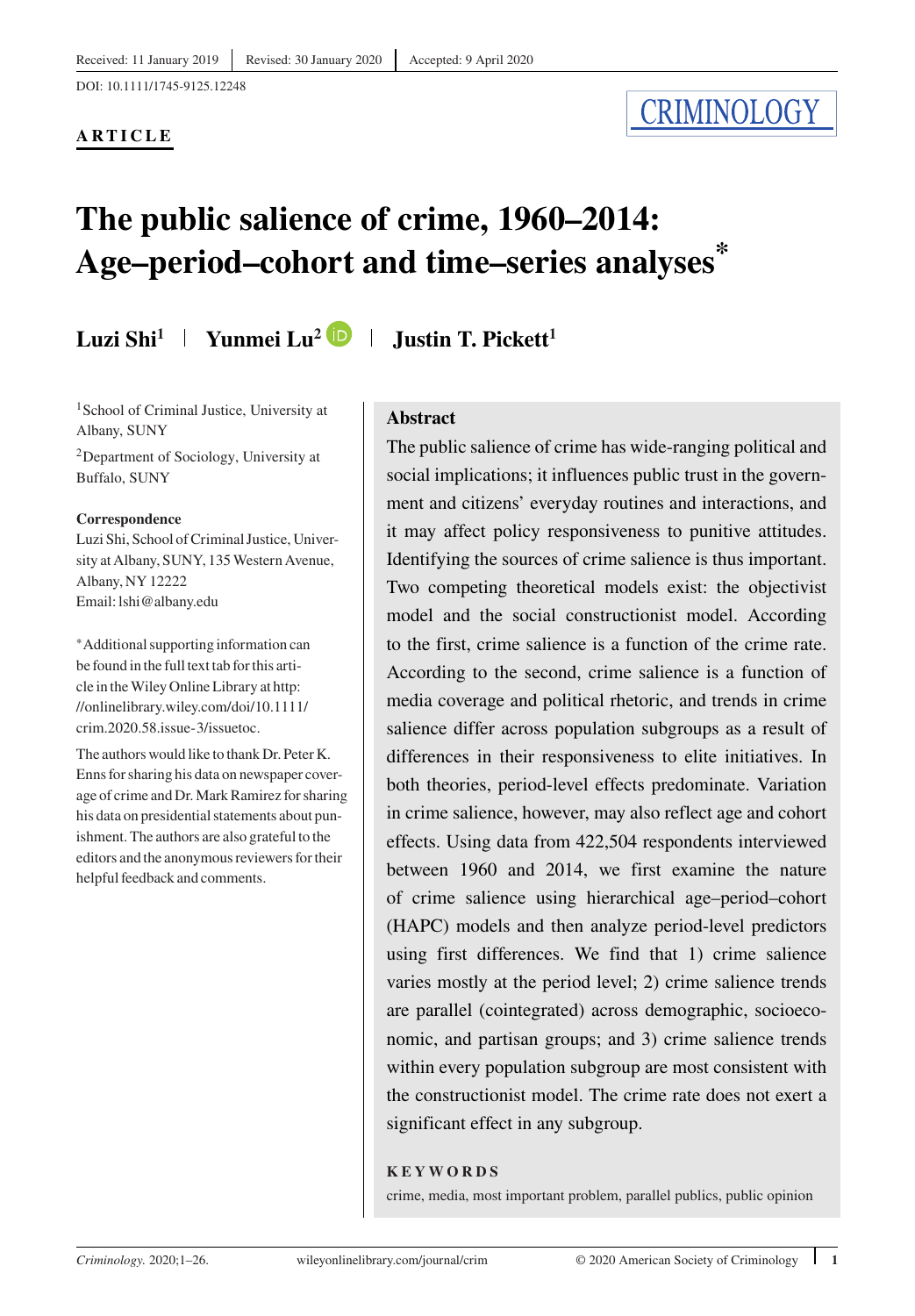Understanding how the salience of crime to the public varies over time—that is, when and why members of the public come to view crime as a pressing social problem—is important for at least three reasons. First, shifts in the percentage of the public identifying crime as the country's most important problem (MIP) contribute to subsequent changes in aggregate support for punitive crime policies (Ramirez, 2013), which in turn exert large effects on incarceration rates and criminal justice expenditures, at both the state and federal levels (Enns, 2014, 2016). Put simply, crime salience indirectly affects crime policy by shaping policy attitudes. Second, because issue salience interacts with aggregate policy preferences to affect policy outcomes (Burstein, 2006; Lax & Phillips, 2012; Monroe, 1998), punitive attitudes are likely to have larger effects on policymaking when the salience of crime to the public is high (Zimring & Johnson, 2006). Third, beyond its policy implications, crime salience has significant social, cultural, and political repercussions (Garland, 2001; Simon, 2007). Elevated crime salience undermines trust in the government (Chanley, Rudolph, & Rahn, 2000). It also motivates various forms of adaptive reactions—avoidance, precautionary, and defensive behaviors—by private citizens to enhance their personal safety and protect family members, which in turn affect their everyday interactions and social relationships (Warr, 2009; Warr & Ellison, 2000).

Two theoretical perspectives explain changes in the public salience of crime over time. According to the first, the objectivist model, trends in crime salience reflect changes in actual rates of criminal offending (Pickett, 2019). According to the second, the constructionist model, crime salience varies because of changes in elite initiatives—specifically, changes in media crime coverage and political rhetoric about crime (Beckett, 1997; Beckett & Sasson, 2004).<sup>1</sup> Both models indicate that crime salience mainly varies at the period level, but their similarities stop there. Adjudicating between the models is important because trends in crime salience play a central role in many theories of culture, social structure, and crime control in late modern society (Beckett & Sasson, 2004; Garland, 2001; Savelsberg, 1994; Simon, 2007).

Unfortunately, the few empirical studies that included aggregate data to analyze changes over time in the public salience of crime had notable limitations. Either the researchers only reported bivariate findings (Miller, 2013, 2016), evaluated short time periods using data from only one or two polling organizations (Beckett, 1997; Lowry, Nio, & Leitner, 2003), or overlooked the implications of nonstationarity for time-series analysis (Hill, Oliver, & Marion, 2010; Oliver, 1998, 2002). None, as far as we know, used multilevel data to examine simultaneously the independent effects of age, birth cohort, and time period on perceived crime salience in the United States. This is important because "individual aging, historical contexts, and generational membership are simultaneously related to the passage of time but have separate effects" (Gray, Grasso, Farrall, Jennings, & Hay, 2018, p. 2). As Anderson, Lytle, and Schwadel (2017, p. 835) noted, "[S]ome social attitudes change across generations or birth cohorts rather than across time periods."

Additionally, according to the constructionist approach, elite initiatives are race coded and should have larger effects among individuals who harbor anti-minority sentiments that increase their sensitivity to racial "dog whistles" (Drakulich, 2015); crime salience trends should thus differ across racial and political groups (Beckett & Sasson, 2004; Tonry, 2011). Crime salience should also diverge along socioeconomic cleavages. According to Garland (2001, p. 152), for example, the "professional middle classes" were "the dog that did not bark" during the U.S. imprisonment binge because they experienced especially large increases in crime salience. According to the objectivist approach, on the other hand, crime salience trends are parallel across different racial, political, and socioeconomic groups because they all respond to the crime rate (Page & Shapiro, 1992; Pickett, 2019).

<sup>&</sup>lt;sup>1</sup>As used herein, the term "elite initiatives" refers to agenda-setting activities by either media or political elites (Beckett  $\&$ Sasson, 2004; Chomsky & Herman, 1988).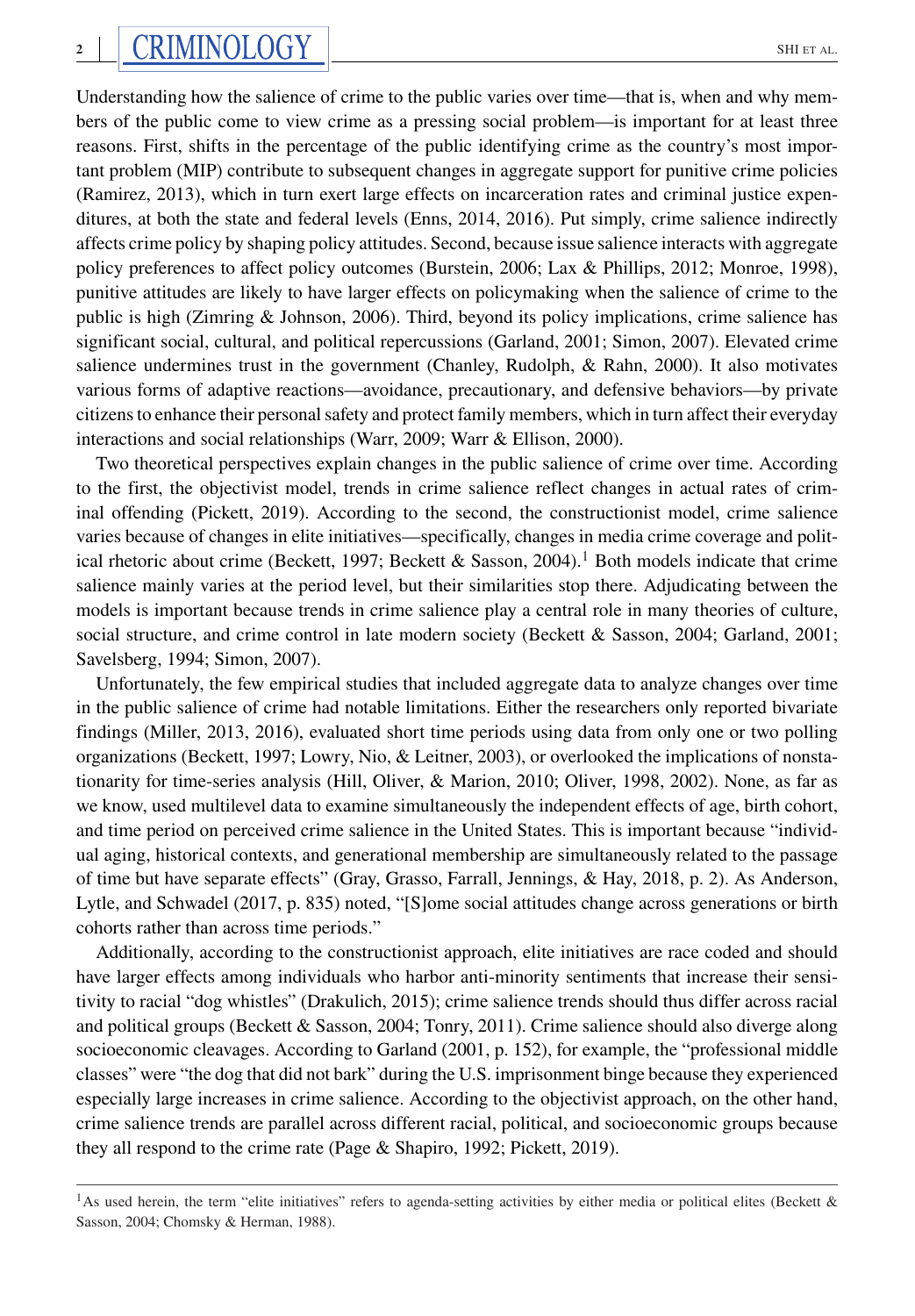To advance the literature and shed light on the validity of existing theoretical accounts, we examine changes over time in the public salience of crime. To do so, we use the Most Important Problem Dataset (MIPD; Heffington, Park, & Williams, 2017), which includes individual-level MIP responses and respondent data from 686 nationally representative surveys that have asked the question about the nation's most important problem between 1938 and 2015. The MIPD provides a large analytic sample  $(N = 422,504)$ , which permits us to estimate hierarchical age–period–cohort (HAPC) models to determine whether changes over time in crime salience mostly reflect period effects, as criminological theories suggest, or the effects of age or birth cohort. The data also allow for us to estimate timeseries models to examine 1) whether trends in crime salience are parallel across different demographic, partisan, and socioeconomic groups, and 2) how the crime rate, media coverage, and political rhetoric affect crime salience in the population as a whole and in population subgroups.

# **1 THEORETICAL AND EMPIRICAL BACKGROUND**

Social scientists have identified two competing theoretical models to explain changes over time in the public salience of crime (Pickett, 2019). The first is the "objectivist model" (Beckett, 1994, p. 427), also known as the "democracy-at-work thesis" (Beckett, 1997, p. 15). It hinges on a straightforward theoretical prediction: Changes in the public salience of crime should reflect changes in objective reality (Miller, 2016; Wilson, 1975). As Beckett (1994, p. 428) put it, "objectivists argue that the increased incidence of 'street crime' and drug use has led to increased public concern about those issues." The second, the "constructionist model" (Beckett, 1994, p. 428), hinges on the premise that because claims-makers socially construct and frame social problems (Baranauskas & Drakulich, 2018; Drakulich, 2015), the salience of crime to the public is likely to fluctuate mainly in response to media coverage and political rhetoric (Beckett, 1997; Beckett & Sasson, 2004; Weaver, 2007).

Crucially, what distinguishes the objectivist and constructionist models is their predictions about the relationship (or lack thereof) between crime rates and public opinion. According to the objectivist model, this relationship should be sizable and positive; it may be direct, reflecting changes in citizens' victimization experience (personal or vicarious), or indirect via *fact-based* changes in media coverage or political rhetoric (Miller, 2013, 2016). By contrast, according to the constructionist model, crime rates and public opinion should be unrelated or, at most, weakly related. The reason is twofold. First, media coverage and political rhetoric should shape public opinion. Second, what should drive the media and politicians is market incentives and partisan interests rather than changes in objective social conditions (Beale, 2006; Beckett & Sasson, 2004). Constructionists thus assume manipulative rather than educative effects of elite influence on public opinion (Beckett, 1997; Loo & Grimes, 2004; Weaver, 2007). They assume, elites *construct* reality rather than *report* it, hence, the name of the model.

Unfortunately, in most previous studies of crime concern, researchers have analyzed cross-sectional samples of individuals to examine personal crime fear or perceived risk. As a result, they have reported mixed findings about whether the local crime rate influences these variables (Drakulich, 2013; Quillian & Pager, 2001; Taylor & Hale, 1986). Some researchers have found that local crime has a positive effect, but it is weak (Markowitz, Bellair, Liska, & Liu, 2001; Pickett, Chiricos, Golden, & Gertz, 2012; Rountree & Land, 1996) or varies based on individual characteristics (e.g., race) of the respondents (Brunton-Smith & Sturgis, 2011; Liska, Lawrence, & Sanchirico, 1982).

There are several difficulties, however, with using these studies to draw conclusions about changes over time in aggregate concern about crime. One is that concern about the crime problem is different than personal fear or perceived risk (Ferraro, 1995). Crime concern is likely to reflect altruistic fear for others' safety, not just for one's own (see Warr & Ellison, 2000). Another difficulty is that that local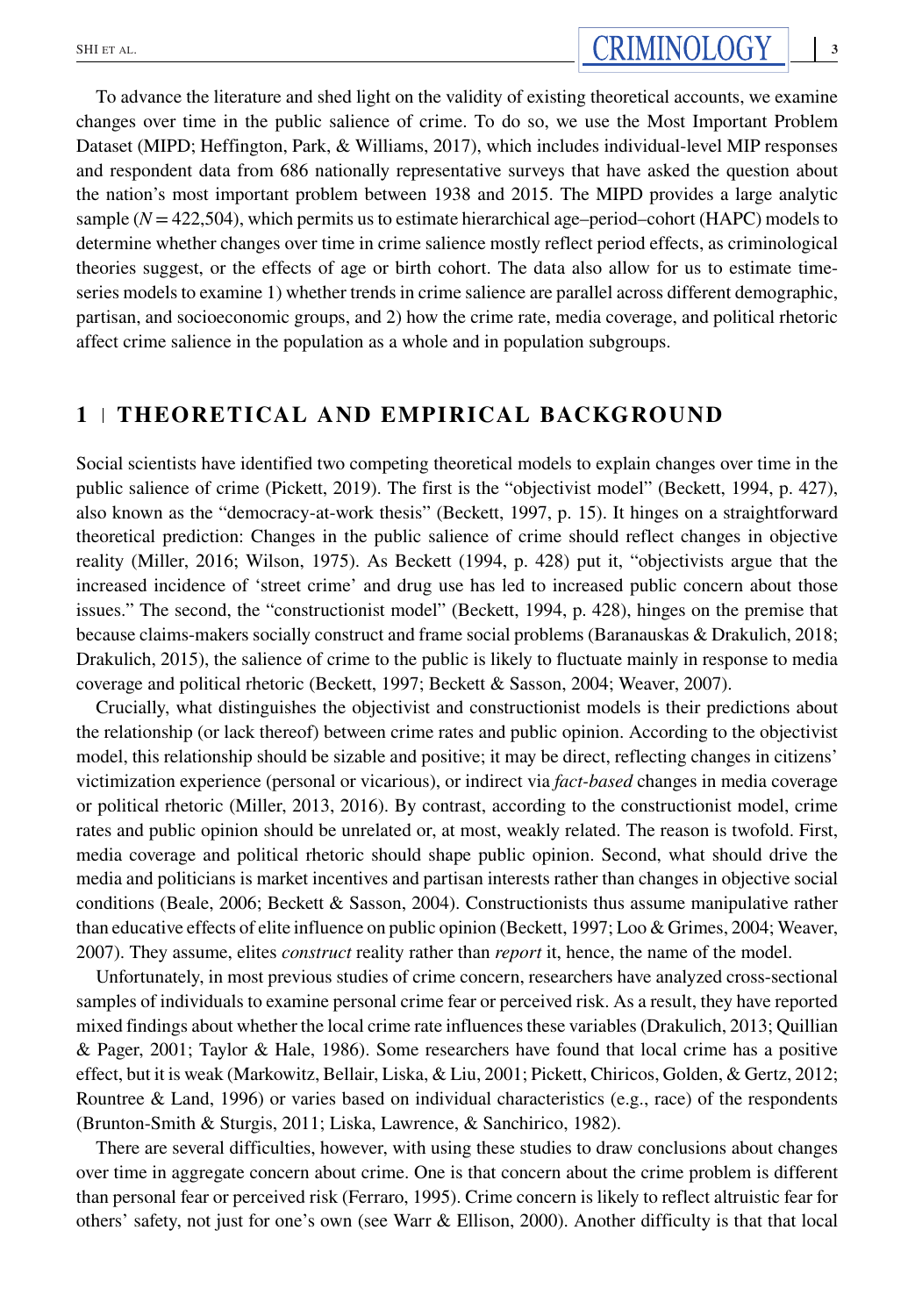crime rates may anchor individuals' level of concern, anxiety, or perceived risk, without explaining changes over time in these variables. Crime *rates* vary tremendously across areas, but crime *trends* are mostly parallel across places (Enns, 2016). As Baumer and Wolff (2014, p. 13) explained, "there is compelling evidence that a significant portion of the observed sub-national trends (e.g., state, city, and county-level trends) reflect broader *national* influences" (emphasis in original). Indeed, McDowall and Loftin (2009, p. 318) found that "in an average year roughly two-thirds of the cities and their residents are subject to the national trend." Therefore, what is most theoretically germane to aggregate attitudes in the United States is national crime trends, not local rates.

Findings from prior cross-sectional studies show that news viewership is a consistent predictor of fear of crime and perceived risk (Roche, Pickett, & Gertz, 2016).<sup>2</sup> Consuming television news, especially local TV news, is positively related to these variables (Barankauskas & Drakulich, 2016; Chiricos, Padgett, & Gertz, 2000; Eschholz, Chiricos, & Gertz, 2003). Attention paid to crime news is also a strong predictor (Graber, 1980; O'Keefe & Reid-Nash, 1987; Shi, 2018). The explanation for these effects is that the media exaggerate the frequency and severity of crime events, which lead audience members to believe that crime is on the rise and increasingly violent (Gilliam & Iyengar, 2000; Roberts, Stalans, Indermaur, & Hough, 2003). Again, it is hard to know whether the media effects observed in individual-level studies will generalize to changes in aggregate attitudes over time. First, the if-itbleeds-it-leads media values that motivate exaggerated crime coverage may be stable over time, so that the *amount* of crime coverage, sensationalized as it is, still varies over time in response to actual changes in the crime rate (Enns, 2016; Miller, 2016). Second, studying individual differences in news consumption is different than examining changes in the nature of the news itself. Even if people's viewing habits remain unchanged, their attitudes still may change if the media's coverage of crime increases.

The few scholars that have examined aggregate public opinion about crime in the United States have analyzed survey responses about whether crime is the country's most important problem (MIP; Beckett, 1994, 1997; Miller, 2013, 2016; Oliver, 1998, 2002). Although it has limitations (Jennings & Wlezien, 2011, 2015; Wlezien, 2005), the MIP question is the standard indicator of the public salience of social problems (Heffington et al., 2017; Smith, 1980). Across disciplines, researchers have used it to examine the perceived importance of different social issues (Hill, 1998; Smith, 1980), as well as to explore agenda-setting processes (Althaus & Tewksbury, 2002; Erbring, Goldenberg, & Miller, 1980) and policy responsiveness to public opinion (Canes-Wrone & Shotts, 2004; Monroe, 1998; Nicholson-Crotty & Meier, 2003).

To date, the evidence from studies of changes in MIP responses is inconclusive about the validity of either the objectivist or the constructionist model. In some studies, scholars have found that media crime coverage is positively associated with crime salience (Beckett, 1994, 1997; Lowry et al., 2003), but others have found the opposite (Oliver, 1998). Political rhetoric has been positively associated with crime salience in some studies (Beckett, 1994, 1997; Oliver, 1998, 2002) but not in others (Hill et al., 2010). Although some researchers have found a positive association between the crime rate and crime salience (Lowry et al., 2003; Oliver, 1998), especially those examining bivariate correlations (Miller, 2013, 2016), others have reported mixed findings (Oliver, 2002), or even a negative (albeit nonsignificant) association between the two (Beckett, 1994, 1997).

Unfortunately, prior studies of crime salience in the United States have had several substantive and methodological limitations. To start with, researchers have overlooked a fundamental prediction of both models, objectivist and constructionist—namely, that crime salience varies mostly at the period level.

<sup>&</sup>lt;sup>2</sup>We are aware of one longitudinal study of individuals' crime perceptions (Shi, Roche, & McKenna, 2018). In it, researchers found no evidence that changes in consumption result in changes in perceptions.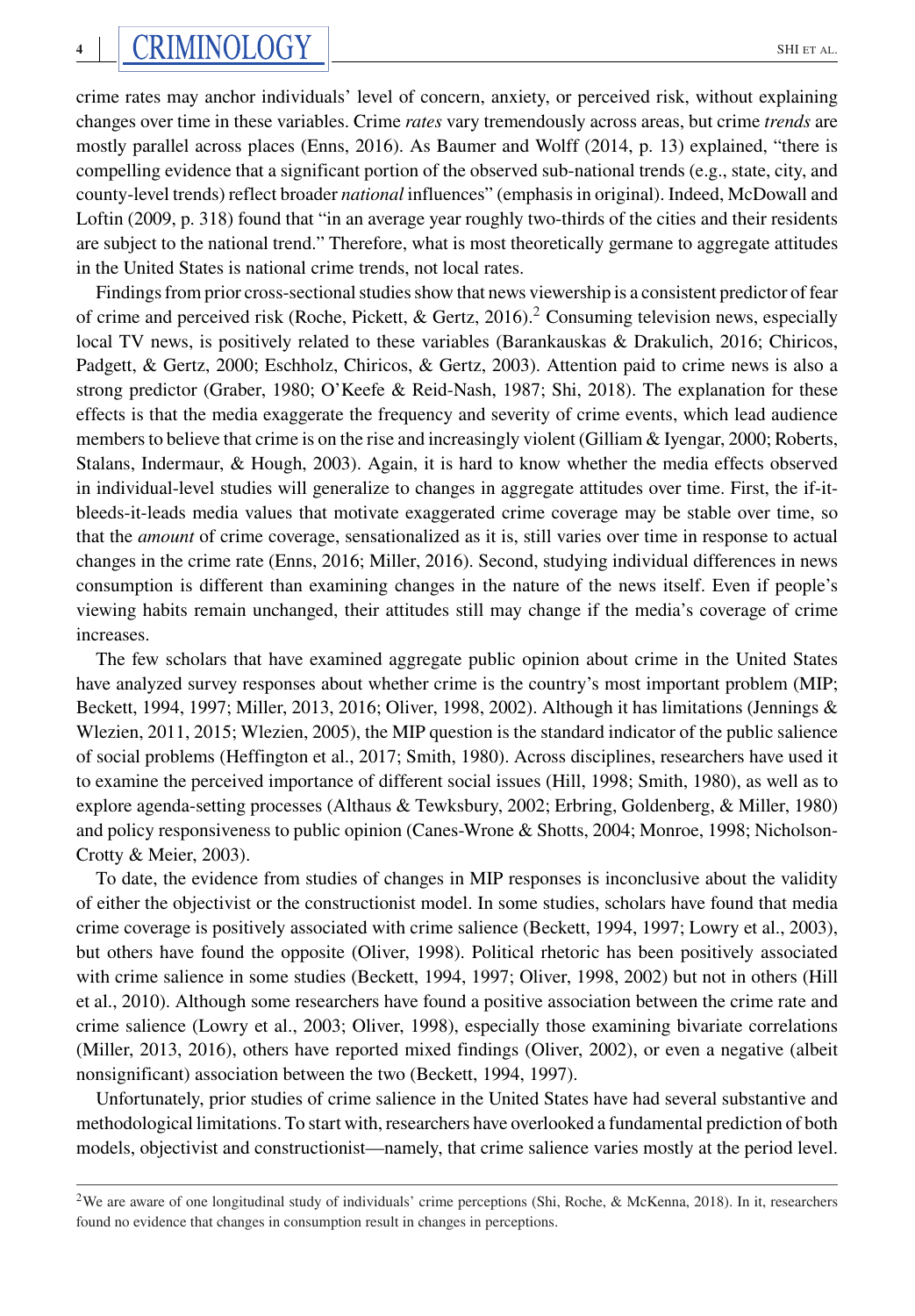Testing this prediction requires estimating age–period–cohort models and is important because periodlevel characteristics represent only one possible source of temporal variation. For example, Gray et al. (2018) found sizable cohort effects on perceptions of antisocial behavior (e.g., teenage loitering) and fear of crime in Britain between 1982 and 2010. Analyzing death penalty support in the United States, Anderson et al. (2017) found significant age effects, with support peaking in midlife. These authors suggested that the period-level effects found in prior crime salience studies may be confounded as a result of the collinearity between age, period, and cohort (see, e.g., Schwadel & Ellison, 2017). Even still, according to both the objectivist and constructionist models, most over-time variation in crime salience is at the period level. Thus, our first research question is as follows:

Research Question #1: *Do variations in crime salience over time mostly reflect age, period, or cohort effects?*

Additionally, in many prior studies, researchers have only analyzed short time periods (e.g., Beckett, 1994, 1997; Hill et al., 2010; Lowry et al., 2003), and/or they have included the crime rate and media crime coverage in the same model (e.g., Beckett, 1994, 1997; Oliver, 1998, 2002), which would lead to overcontrol bias if the crime rate affects the number of news stories about crime (Elwert & Winship, 2014), as some evidence indicates it does (Enns, 2016; Miller, 2016). In many previous studies, scholars have also excluded period-level controls for theoretically relevant factors, such as economic conditions, that may confound the relationship between the crime rate and crime salience (e.g., Beckett, 1994, 1997; Lowry et al., 2003; Miller, 2013, 2016). Consequently, the models estimated in these studies may have been misspecified.

Perhaps most notably, however, prior researchers have not tested (as far as we can tell) the stationarity of crime salience (e.g., Miller, 2013, 2016; Oliver, 1998, 2002). This is important because "most time-series methods are only valid if the underlying time-series is stationary" (Levendis, 2018, p. 81). Nonstationary series do not equilibrate (revert to a given mean). Because their means and variances change over time, any two nonstationary series often will be strongly correlated by chance (Enders, 2014). These "spurious regressions" (Granger & Newbold, 1974, p. 111)—or "nonsense correlations" (Yule, 1926, p. 1)—happen simply because the series are trending simultaneously, not because of any causal relationship between them, and they invalidate test statistics (Levendis, 2018). Absent cointegration, nonstationary series must be analyzed in differences, to render them stationary (Grant & Lebo, 2016), but differencing a stationary regressand is problematic (Enders, 2014). Consequently, the first step in any time-series analysis should be to test the stationarity of the dependent variable (Philips, 2018).

There are strong reasons to expect crime salience will be nonstationary. For example, a key theoretical predictor, the U.S. crime rate, is nonstationary (Greenberg, 2001). In fact, nonstationarity may explain some of the strongest evidence for the objectivist model. Miller (2016) found that between 1950 and 2010, the correlation between the U.S. homicide rate and crime coverage by *The New York Times* was .80. She also examined the correlation between states' homicide rates and state and local newspaper coverage of crime, which was almost as strong  $(r = .63)$ . Additionally, Miller showed that the correlation between the U.S. homicide rate and fear of crime was astonishingly large  $(r = .88)$ . Despite their size, however, all of these correlations may be meaningless if the variables are nonstationary (Enders, 2014). Unfortunately, it does not seem that Miller (2013, 2016) tested their stationarity.

To address all of these limitations, we use data for a long time period, test for stationarity, and estimate a series of time-series models to re-examine the relationship between crime salience and its theoretical predictors: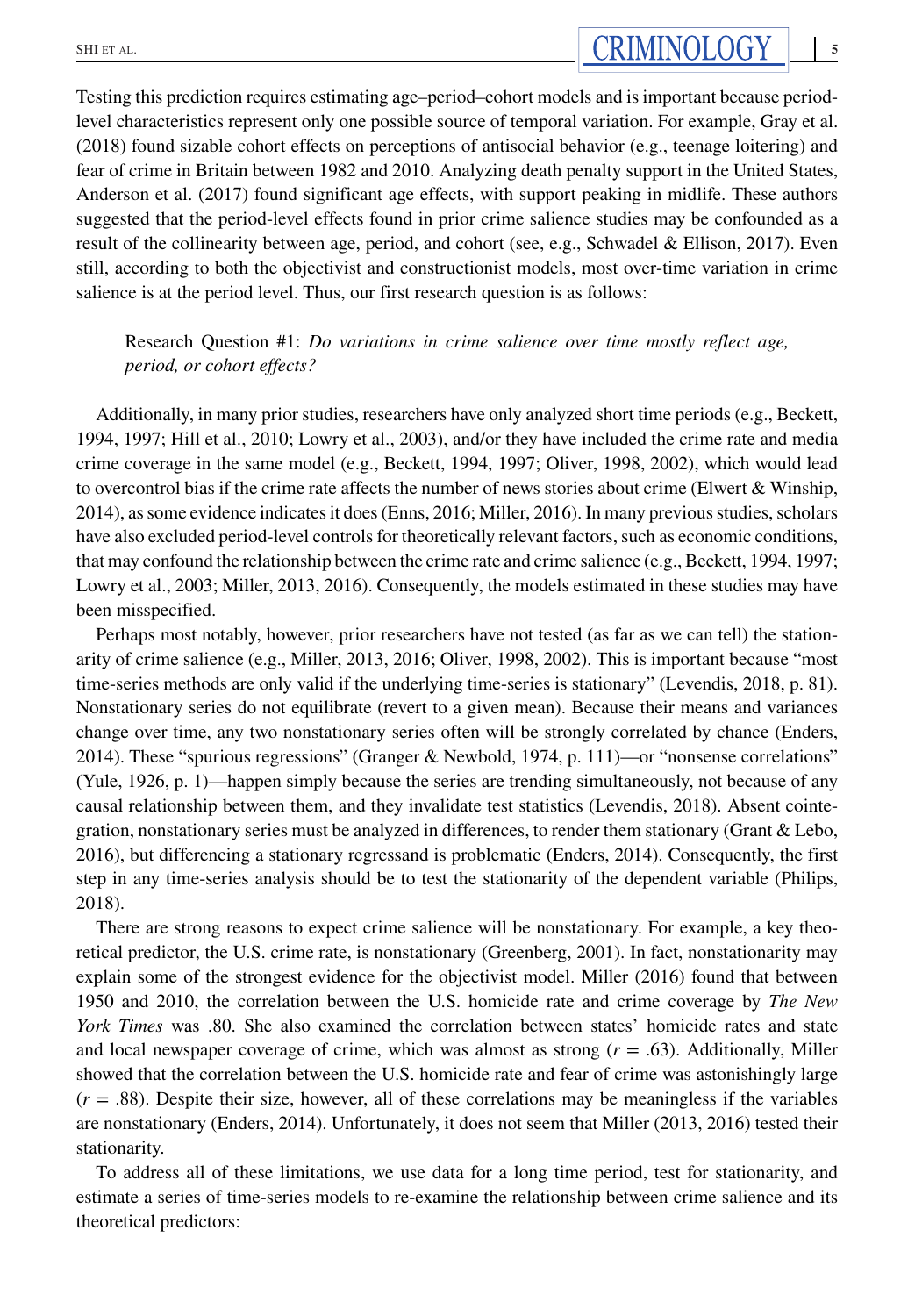# **6**  $\text{CRIMINOLOGY}$   $\parallel$   $\text{SRINCIOGY}$

Research Question #2: *Is the period-level variation in crime salience a function of the crime rate, media coverage, or political rhetoric?*

We contribute to the literature in another way: We provide the first time-series analysis of how crime salience trends and the predictors of those trends vary across population subgroups. In individual studies of crime concern, fear, and perceived risk, researchers have found that local crime and media consumption have different effects depending on viewers' characteristics (e.g., race, gender; Brunton-Smith & Sturgis, 2011; Chiricos, Eschholz, & Gertz, 1997; Eschholz et al., 2003; Roche et al., 2016) or residential context (Barankauskas & Drakulich, 2018; Weitzer & Kubrin, 2004). Again, it is difficult to generalize these findings to aggregate public opinion. Most criminological theorizing on the public salience of crime, however, also anticipates that both the sources of and trends in crime salience will vary across population subgroups.

Garland (2001), for example, posited variation across socioeconomic groups, arguing that the increase in crime salience since the mid-1900s occurred mostly in the middle classes. He explained that "social and spatial changes" during the middle decades of the twentieth century "transformed the middle-class experience of crime" and created "new middle class concerns about crime" (pp. 152–154). In his words, "within a single generation," crime went "from being a problem that mostly affected the poor" to "a prominent fact of life not only for the urban middle classes, but for many middle-class suburbanites as well" (p. 152). Brown (2006) tested Garland's (2001) argument but did not find significant differences in punitive attitudes between the middle class and the rest of the population.

The most widely accepted account about divergent group dynamics is the social constructionist argument that post-1965 increases in crime salience reflect Republican legislators' use of anticrime rhetoric to realign the electorate (the Southern Strategy) and attack both the civil rights movement and the welfare state (Beckett, 1997; Tonry, 2011; Weaver, 2007). According to this account, "conservative politicians … worked for decades to alter popular perceptions of crime," and although public responsiveness was not universal, "some members of the public did respond favorably"—namely, "those opposed to social and racial reform" (Beckett & Sasson, 2004, pp. 46–49). From this perspective, then, the effects of political rhetoric about crime should be largest among Whites and Republicans, and trends in crime salience should vary by race and political party identification.

By contrast, according to the objectivist model, changes in the crime rate should cause all population subgroups to update their crime salience perceptions accordingly and at about the same time. Although not examining crime salience, scholarship in political science indicates that changes in aggregate attitudes tend to be similar in direction and magnitude across population groups (Enns & Kellstedt, 2008; Erikson, Mackuen, & Stimson, 2002; Soroka & Wlezien, 2010). Page and Shapiro (1992, p. 291), for example, analyzed more than 3,000 subgroup trends in public opinion and found that "there were substantial differences in trends less than 6% of the time." They explained that the most likely explanation for parallel public opinion change is that "most Americans are exposed to the same news—at least the same big news" (p. 33), which they argued mediates the effects of social and economic trends (see pp. 353–354).

Therefore, Page and Shapiro's (1992) argument is most consistent with an indirect objectivist model, where crime trends indirectly affect all subgroups' crime salience perceptions *through* media coverage. It hinges, of course, on the tenuous assumption that the crime rate influences the number of news stories about crime. Importantly, however, parallel publics—similar crime salience trends across population subgroups—could also exist under the social constructionist model if all Americans receive the same crime news and respond to it in a similar way, but trends in news coverage do not follow crime trends. Thus, interpreting the theoretical implications of parallel trends requires having evidence about their sources as well.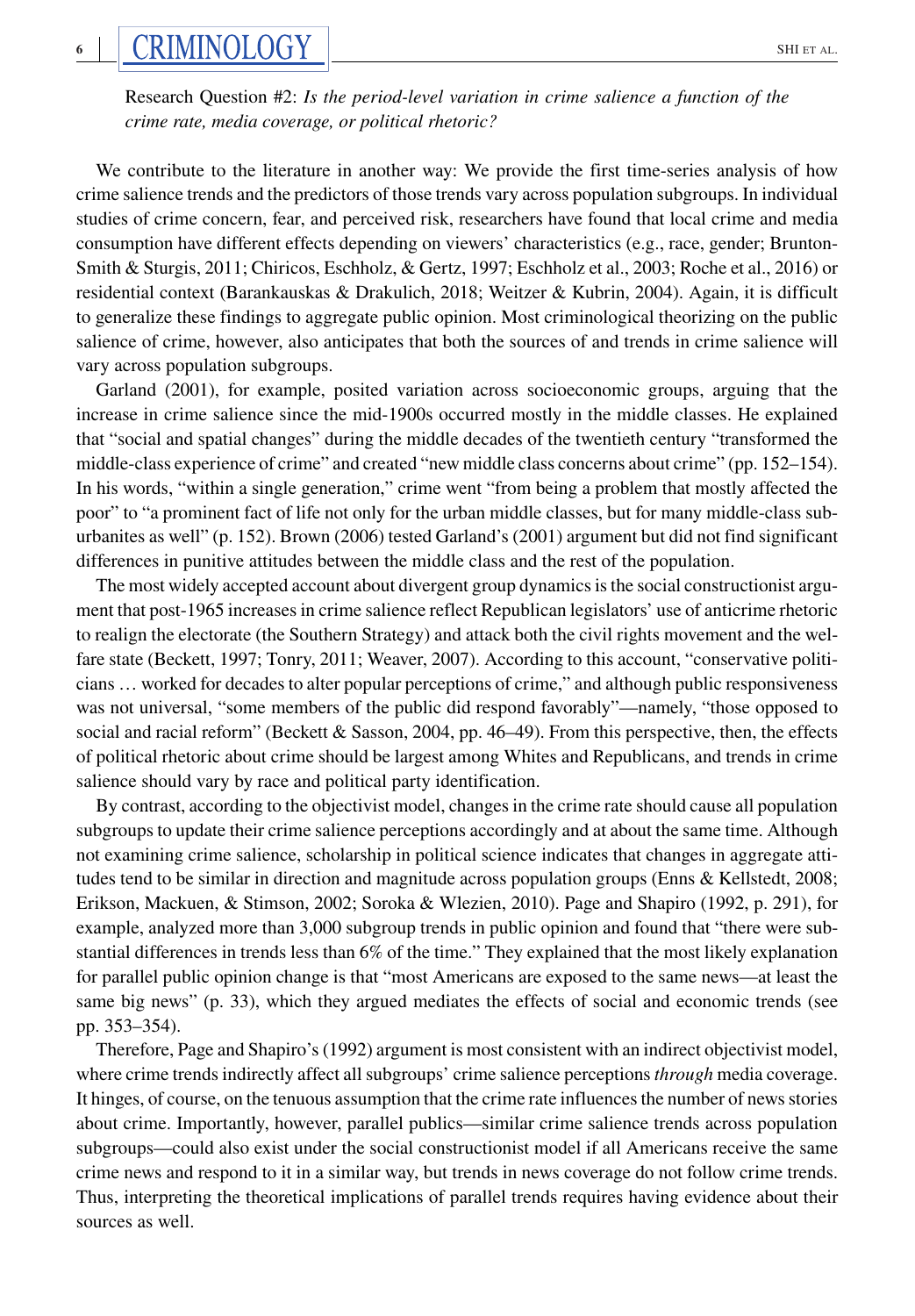Research Question #3: *Are crime salience trends and predictors parallel or divergent across subgroups?*

# **2 DATA AND MEASURES**

To answer our research questions, we use the MIPD, which includes responses to open-ended MIP questions asked in 686 nationally representative surveys conducted by 26 different survey houses (e.g., NORC, Gallup, ANES) between 1939 and 2015 (Heffington et al., 2017). This data set has two strengths. First, it is the most extensive available, including the most respondents from the most years. Second, and particularly important for our purposes, it includes individual-level data on respondents' characteristics (demographic, socioeconomic, and partisan) for most surveys. It "can thus be used … to assess whether the notion of 'parallel publics' extends to issue importance" (Heffington et al., 2017, p. 3), as well as to analyze both the individual- and period-level predictors of perceptions.

The original data set includes 686 surveys with a total of 935,172 cases. We drop 272 surveys (397,918 respondents) that do not include necessary variables, like age, reducing the sample size to 537,254. We then drop item missing data (cases with missing values on the variables used in the analysis) in the remaining 414 surveys, leaving 422,504 cases in the final sample. In supplementary analyses provided in the online supporting information, we re-estimate the models after imputing the item missing data and find similar results (available by request). The MIPD data set also provides population weights, which we apply in the analysis. $3$ 

# **2.1 Dependent variable**

The outcome variable in our analysis, crime salience, is a dichotomous indicator of whether the respondent's open-ended response identified crime as the country's MIP ( $no = 0$ ,  $yes = 1$ ). In constructing this measure, we use the Singers (2011) classification system, which is one of the established coding schemes provided in the MIPD data set. The crime issue is defined as including open-ended MIP responses that focus on crime, violence, school violence, gangs, drugs, guns, and/or gun control.<sup>4</sup> On average, across all survey years, approximately 11 percent of respondents identified the crime issue as the country's MIP. Descriptive statistics for all variables included in our analyses are provided in the online supporting information (appendix tables A1 and A2).

 $3$ We also estimate unweighted HAPC models as a robustness check (not shown). The main findings are unchanged. Additional supporting information can be found in the full text tab for this article in the Wiley Online Library at [http://onlinelibrary.wiley.](http://onlinelibrary.wiley.com/doi/10.1111/crim.2020.58.issue-3/issuetoc) [com/doi/10.1111/crim.2020.58.issue-3/issuetoc.](http://onlinelibrary.wiley.com/doi/10.1111/crim.2020.58.issue-3/issuetoc)

<sup>4</sup>The MIPD also provides MIP coding schemes from the Manifesto Research on Political Representation (MARPOR; Volkens, Bara, Budge, McDonald, & Klingemann, 2013) and the Comparative Agendas Project (CAP; Baumgartner & Jones, 2002). Unfortunately, the MARPOR scheme has no crime category, and the CAP scheme defines the crime issue too broadly, including responses focused on protests, family values, parenting, child abuse, and the generational divide.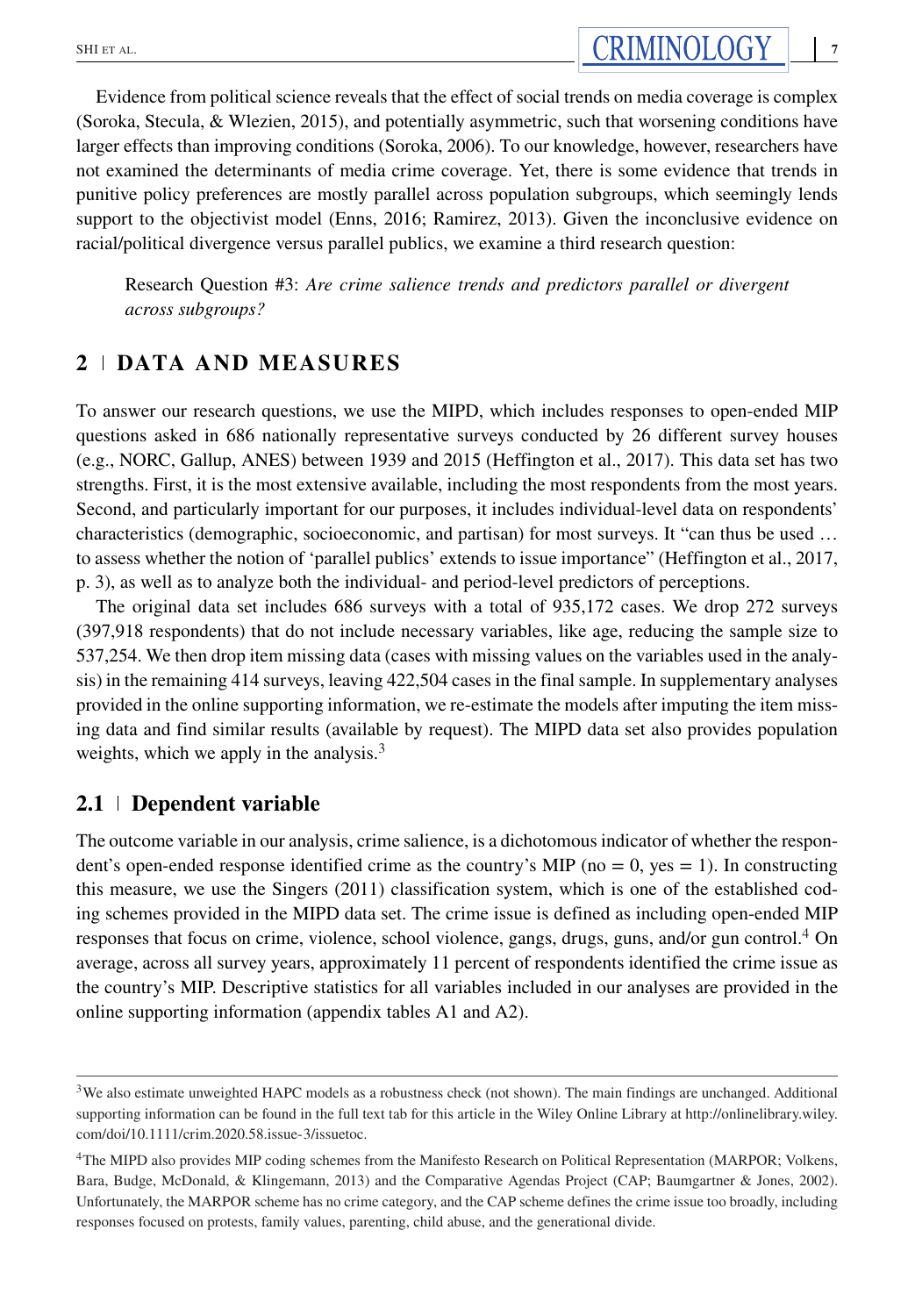# **2.2 Individual-level predictors**

In the first part of our analysis, the key individual-level predictors are respondents' demographic and socioeconomic characteristics, partisan identification, and residential location. Age is measured continuously in years and is grand-mean-centered.<sup>5</sup> We also include a polynomial term for age (age-squared) to account for possible curvilinear age effects (Anderson et al., 2017; Brunton-Smith & Sturgis, 2011). To measure household income consistently across time, we use an ordinal indicator that divides respondents into the four quartiles of the income distribution for their survey year  $(0-25$ th percentile  $= 1$ , and  $75-100$ th percentile  $= 4$ ). The other individual-level predictors are binary variables, which we code as follows: gender (male = 0, female = 1), race (non-White = 0, White = 1), education (no college degree  $= 0$ , college or above  $= 1$ ), partisan identification (Democrat/Independent  $= 0$ , Republican  $= 1$ ), urbanicity (rural/suburban = 0, major cities = 1), and census region (non-South = 0, South = 1).

# **2.3 Period-level predictors**

We code each of the 55 survey years as a separate time period and use seven period-level predictors from external data sources in the time-series analyses. Because our outcome variable is national in scope—Americans' perceptions of the country's MIP—we also measure our period-level predictors at the national level. The first, our core period-level predictor, is the U.S. crime rate. Similar to Anderson et al. (2017), we use data from Uniform Crime Reports (UCR) on the annual number of violent crimes in the United States per 100,000 residents.

Enns (2016) examined crime coverage in six major newspapers based in different cities (e.g., *Los Angeles Times*, *Boston Globe*). He found that, in the same way that local crime trends follow a national trend, "crime reporting in all six newspapers follows a common trajectory." He thus developed and validated a national-level indicator of the amount of newspaper crime coverage: the frequency of articles in these six prominent newspapers mentioning the word "crime." We use his measure in our analysis. Enns (2016) demonstrated the reliability of his word-coding methodology by constructing news measures for other issues (unemployment, inflation) and comparing them with objective data.

To measure political rhetoric, we follow previous studies and use presidents' State of the Union (SOTU) addresses (Cohen, 1995; Oliver, 2002). Presidents are the most visible political figures (Manza & Cook, 2002). Their annual SOTU address is highly publicized, carefully thought out, and of key importance to their agenda-setting efforts (Cohen, 1995)—it is "the central battleground for presidential priorities" (Light, 1982, p. 160). In our main analysis, we thus use an indicator of the intensity of political rhetoric about crime that is equal to the total number of times the president mentioned the words "crime," "criminal," or "offender" in that year's SOTU address.<sup>6</sup> Figure 1 shows the trends in our core period-level predictors and in crime salience perceptions.

<sup>5</sup>We use grand-mean centering to address the problems with estimation of intercept in original metric and make the intercept more interpretable. With the age variable grand-mean-centered, the intercept is no longer the expected value of crime salience when a respondent is at age 0 but, instead, when the respondent is at the mean age of the population. With the current grandmean-centering approach, the age coefficient can be interpreted as the expected change in the outcome when the respondent is one year older/younger than the population's mean age.

<sup>&</sup>lt;sup>6</sup>In 1981, President Carter gave the SOTU address on January 16, and days later, on January 20, President Reagan was sworn into the office. President Reagan did not give his first SOTU address until the next year in 1982. This tradition that the newly inaugurated presidents do not give SOTU addresses in their first years has continued since then. Therefore, in 5 years (1981, 1989, 1993, 2001, and 2009), we use the presidents' first major address to the Congress as a proxy of the SOTU address. Although those addresses were not officially SOTU addresses, they were highly publicized and served the same function as the SOTU addresses for the newly inaugurated presidents.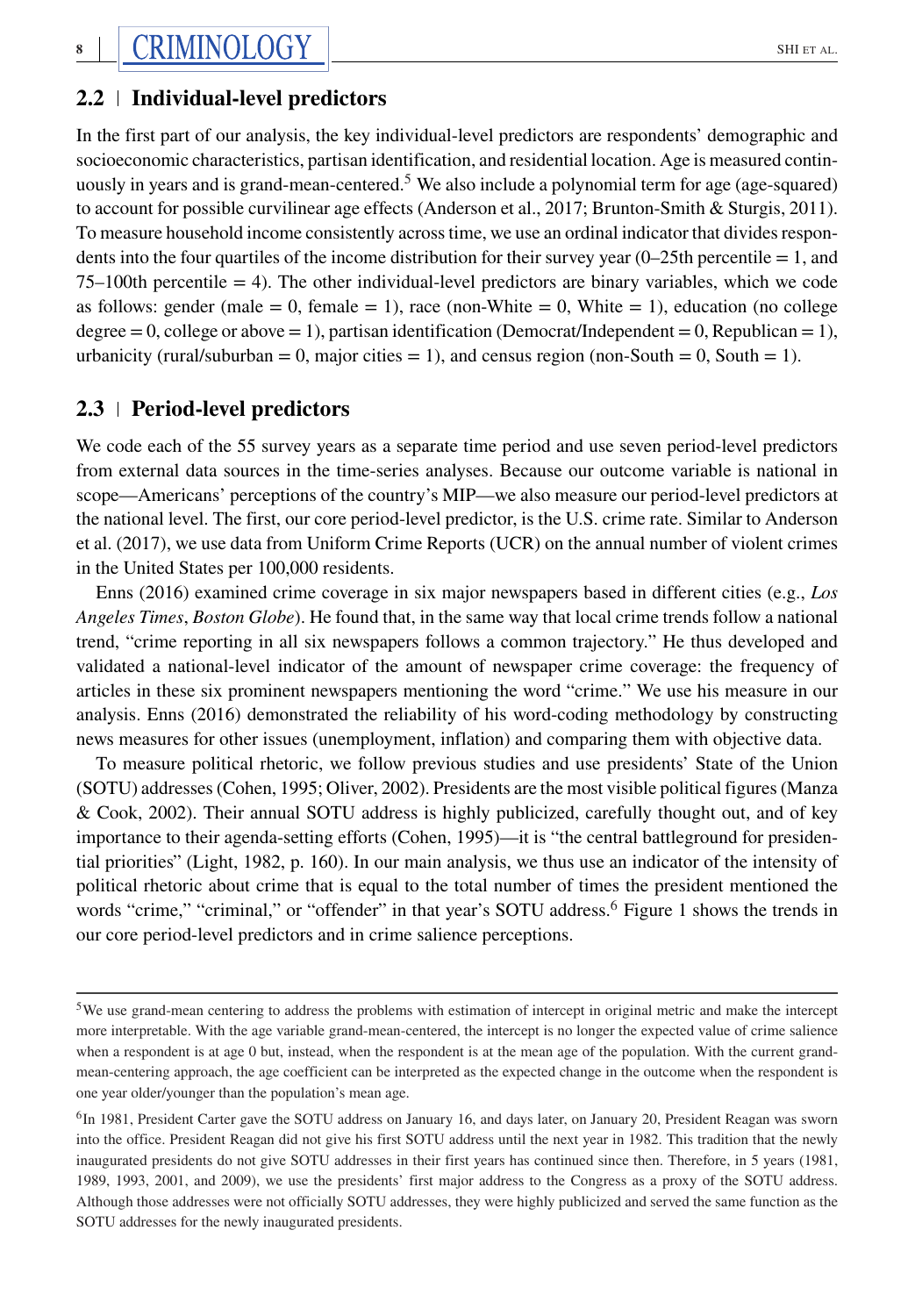

**FIGURE 1** Trends in crime salience, violent crime, media coverage, and political rhetoric *Note*: For crime salience, violent crime rate, and political rhetoric,  $N = 55$ ; for media coverage,  $N = 51$ .

The changing problem status of the economy and national security—two social issues that are always important but only sometimes problematic—may influence the public salience of crime, as measured with MIP responses (Jennings & Wlezien, 2015; Wlezien, 2005). Accordingly, we include controls for the problem status of these social issues. Following Wlezien (2005), our first measure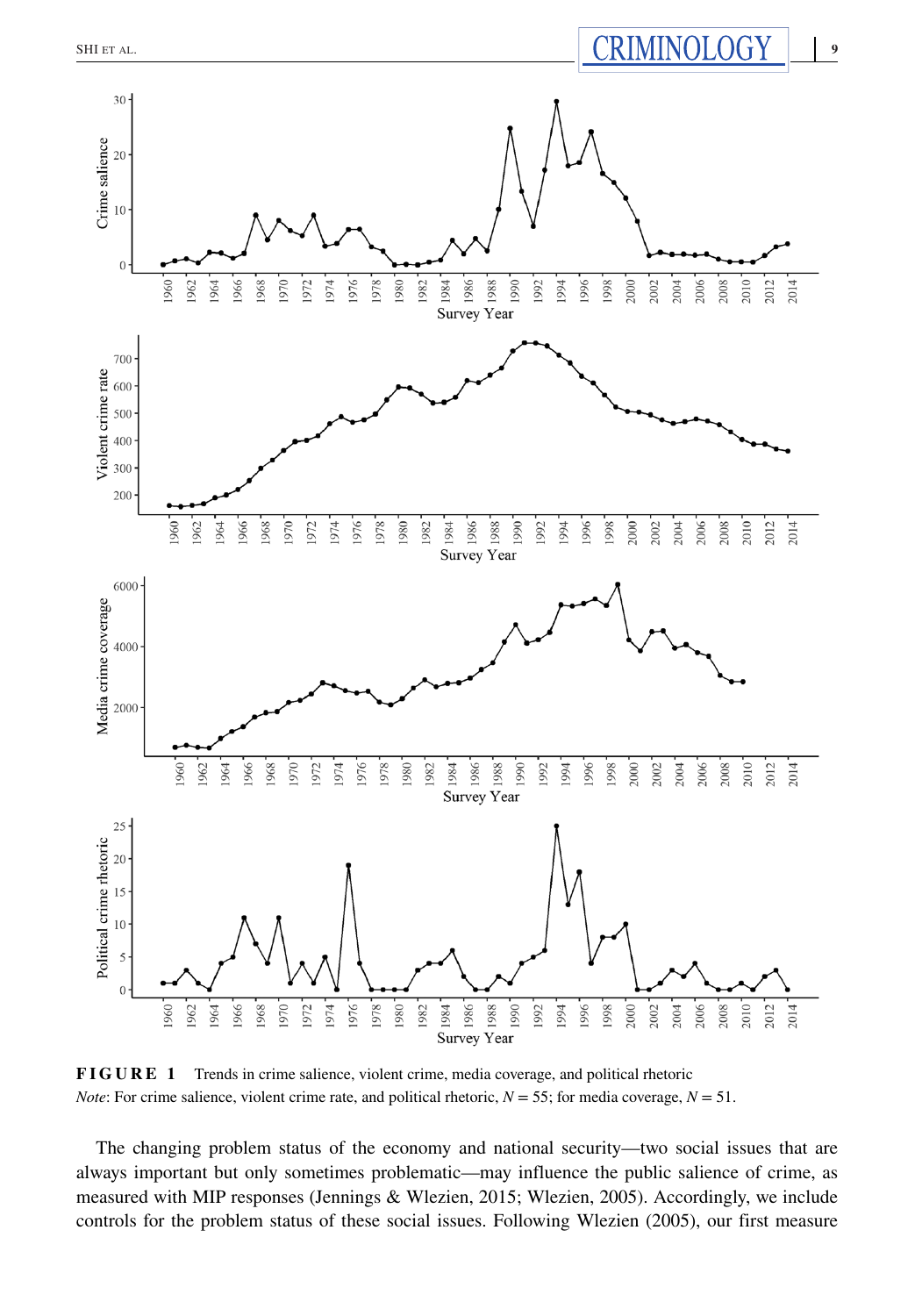of the state of the economy is the average annual value of the leading economic indicators (LEI) index, which comes from the Commerce Department and is based on nine objective indicators and one subjective indicator of the condition of the U.S. economy.<sup>7</sup> Higher values of the LEI index indicate better economic conditions. We also control for the inflation rate as calculated with the current consumer price index published by the Bureau of Labor Statistics. Controlling for economic conditions is important because they are a cause of crime trends and, thus, may confound the relationships we examine (Rosenfeld, 2018). To control for the state of national security and foreign policy, we use two binary indicators. The first indicates whether the survey was conducted during a Cold War year ( $no = 0$ , yes = 1), and the second indicates whether the United States was engaged in the Vietnam War, the Gulf War, or the Iraq/Afghanistan War during the survey year (no  $= 0$ ,  $yes = 1$ ).

# **3 ANALYTIC STRATEGY**

# **3.1 HAPC modeling: Variance decomposition**

In the first part of our analysis, we focus on our first research question, and test the prediction common to both the objectivist and constructionist models that over time changes in crime salience mostly reflect period effects. To do this, we estimate age–period–cohort models. Increasingly, scholars are using these models to examine social change, aging, and population processes (Anderson et al., 2017; Gray et al., 2018; O'Brien, 2015; Yang & Land, 2016). The models have limitations, however. The most notable of which is the identification problem that results from the linear dependency between age, period, and cohort (cohort = period – age). HAPC models circumvent the identification issue by not assuming additive age, period, and cohort effects.

The starting point for HAPC modeling is to conduct model specification tests to identify whether age, period, and cohort factors each uniquely explain variation in crime salience. Here, we compare a full fixed-effects APC logistic regression model with several partial models (Yang, Fu, & Land, 2004). We then estimate cross-classified HAPC models to tease out the crime salience variation that is uniquely attributed to cohort and period effects when individual-level characteristics are held constant. HAPC modeling deals with the identification problem of APC analysis by treating repeated-cross sectional survey data as having a hierarchical structure where respondents are nested in, and cross-classified by, two higher level units of social context—period and birth cohort (Yang & Land, 2006). In HAPC models, age and other individual-level characteristics are level-1 variables, whereas periods and cohorts are cross-classified level-2 units.<sup>8</sup> In the HAPC models we estimate, the individual-level equation is

 $7$ The nine objective indicators include 1) average weekly hours, 2) average weekly initial claims for unemployment insurance, 3) manufacturers' new orders for consumer goods and materials, 4) ISM Index of New Orders, 5) manufactures' new orders for nondefense capital goods excluding aircraft orders, 6) building permits for new private housing units, 7) Standard & Poor's 500 stock index, 8) interest rate spread between 10-year Treasury bonds and federal funds, and 9) Leading Credit Index. The subjective indicator is the index of consumer expectation released by the University of Michigan.

<sup>8</sup>HAPC modeling has several limitations (see reviews by Bell & Jones, 2015; Luo & Hodges, 2016; O'Brien, 2017).Therefore, we provide a series of supplemental analyses where we implement several alternative APC models to examine the age, period, and cohort effects on crime salience. Some of these alternative analyses are presented in appendix tables G1–G3 in the online supporting information; other supplementary analyses are available by request.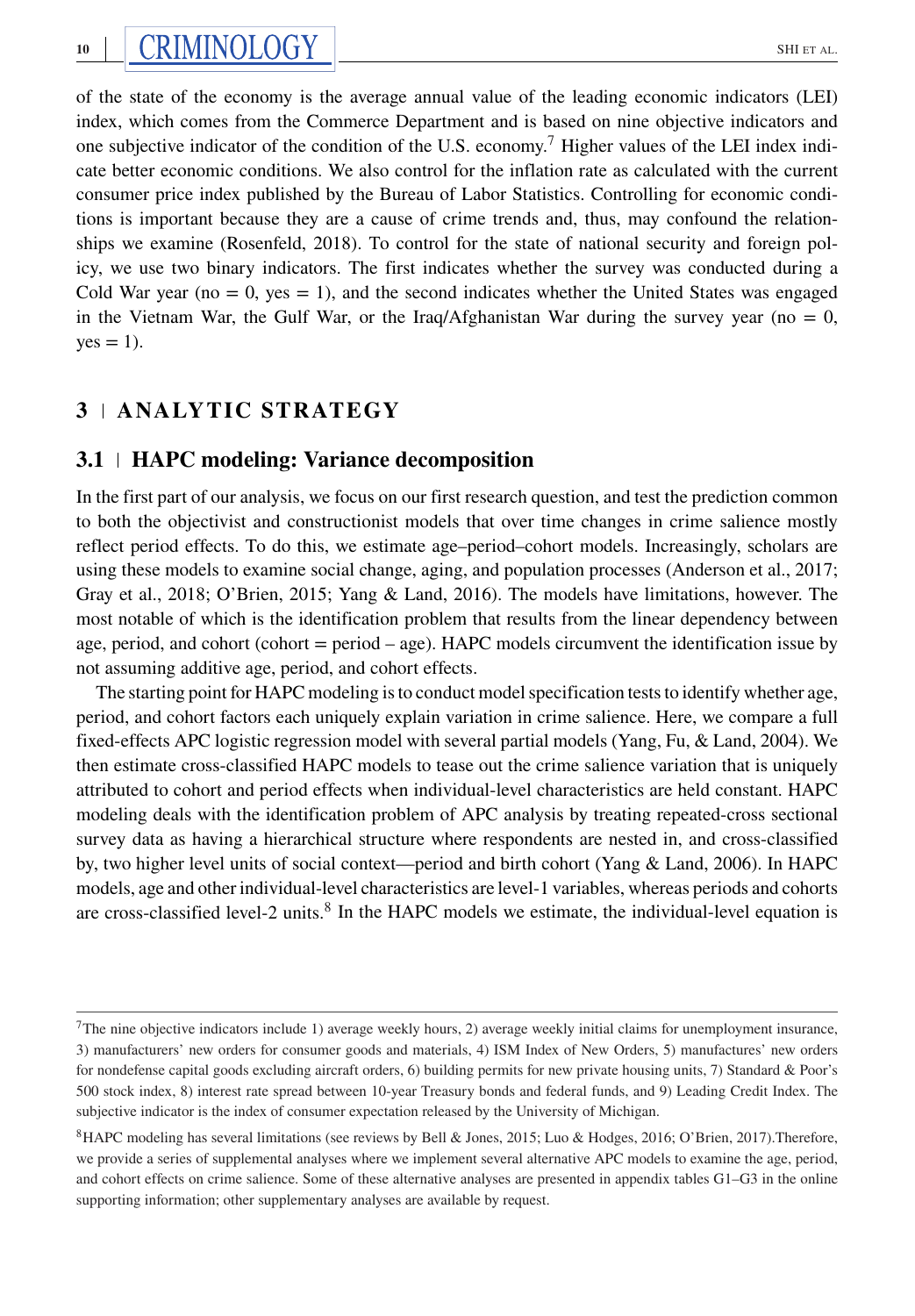as follows:

$$
Logit(Crime Salience)_{ijk} = \beta_{0jk} + \beta_1 Age_{ijk} + \beta_2 Age_{ijk}^2 + \beta_3Gender_{ijk} + \beta_4 Race_{ijk}
$$
  
+  $\beta_5 Republican_{ijk} + \beta_6 Income_{ijk} + \beta_7 College_{ijk} + \beta_8Urban_{ijk}$   
+  $\beta_9 South_{ijk} + e_{ijk}$ 

A logit link function accounts for the dichotomous outcome variable  $(1 = \text{choose}$  crime as the MIP,  $0 =$  choose other issues as the MIP). Individual *i* is nested in, and cross-classified by, a specific period (*k*) and a specific birth cohort (*j*),  $\beta_{0ik}$  is the intercept for respondents in cohort *j* and period *k*,  $e_{ijk}$  is the individual-level error term, and  $\beta_1$  to  $\beta_9$  represent the fixed effects of individual-level predictors. The level-2 model is as follows:

$$
\beta_{0jk} = \gamma_0 + \mu_{0j} + \vartheta_{0k}
$$

In this equation,  $\gamma_0$  is the model intercept, which is the overall mean of crime salience;  $\mu_{0i}$  represents random effects for cohort *j* and  $\theta_{0k}$  represents random effects for period *k*. These two components of the level-2 equation are used to estimate period effects (when cohort effects and all the individuallevel factors are held constant) and cohort effects (when period effects and all the individual-level factors are held constant). In the HAPC models, the period categories are the individual survey years  $(n = 55)$  and the generational cohorts are 5-year groupings of birth years  $(n = 18)$ . Unfortunately, HAPC modeling is inappropriate for examining period-level predictors when there is autocorrelation and/or nonstationarity, and thus, we use a different modeling strategy to test our period-level research questions.

## **3.2 ARMAX modeling in first differences: Explaining period effects**

In the second part of the analysis, we focus on our second research question, and examine the relationship between crime salience, crime rates, and political rhetoric and media coverage. The regressand in the period-level analysis is the percentage of the U.S. population that selected crime as the MIP in the specific year (averaged across surveys). In the subgroup analysis, it is the percentage of the U.S. population subgroup (e.g., males and females) that did so. Unfortunately, Enns's (2016) media measure is only available from 1960 to 2010, and thus this portion of our analysis is focused on that time period (*n* = 50). We follow Philips's (2018, p. 233) ARDL-bounds procedure to determine the appropriate method for the time-series analyses.

Evidence from a suite of unit root tests—Augmented Dickey–Fuller, Phillips–Perron, Dickey–Fuller GLS, and Kwiatkowski–Phillips–Schmidt–Shin—shows that the regressand is nonstationary both for the U.S. population and for the subgroups examined. Several regressors, including the violent crime rate and news coverage, are also nonstationary, which may explain the large bivariate correlations between the levels of these variables observed in prior work (Miller, 2013, 2016). Unless these variables are cointegrated, however, these level relationships may be spurious (Enders, 2014; Grant & Lebo, 2016). The results of an ARDL bounds test and a supplementary Johansen test both show that the nonstationary regressand and regressors are *not* cointegrated, indicating that the data must be analyzed in first differences (Grant & Lebo, 2016; Philips, 2018). The findings from an examination of the errors from the first-difference model using the autocorrelation function, partial autocorrelation function, and Breusch-Godfrey test indicate that they follow a second-order autoregressive process. To account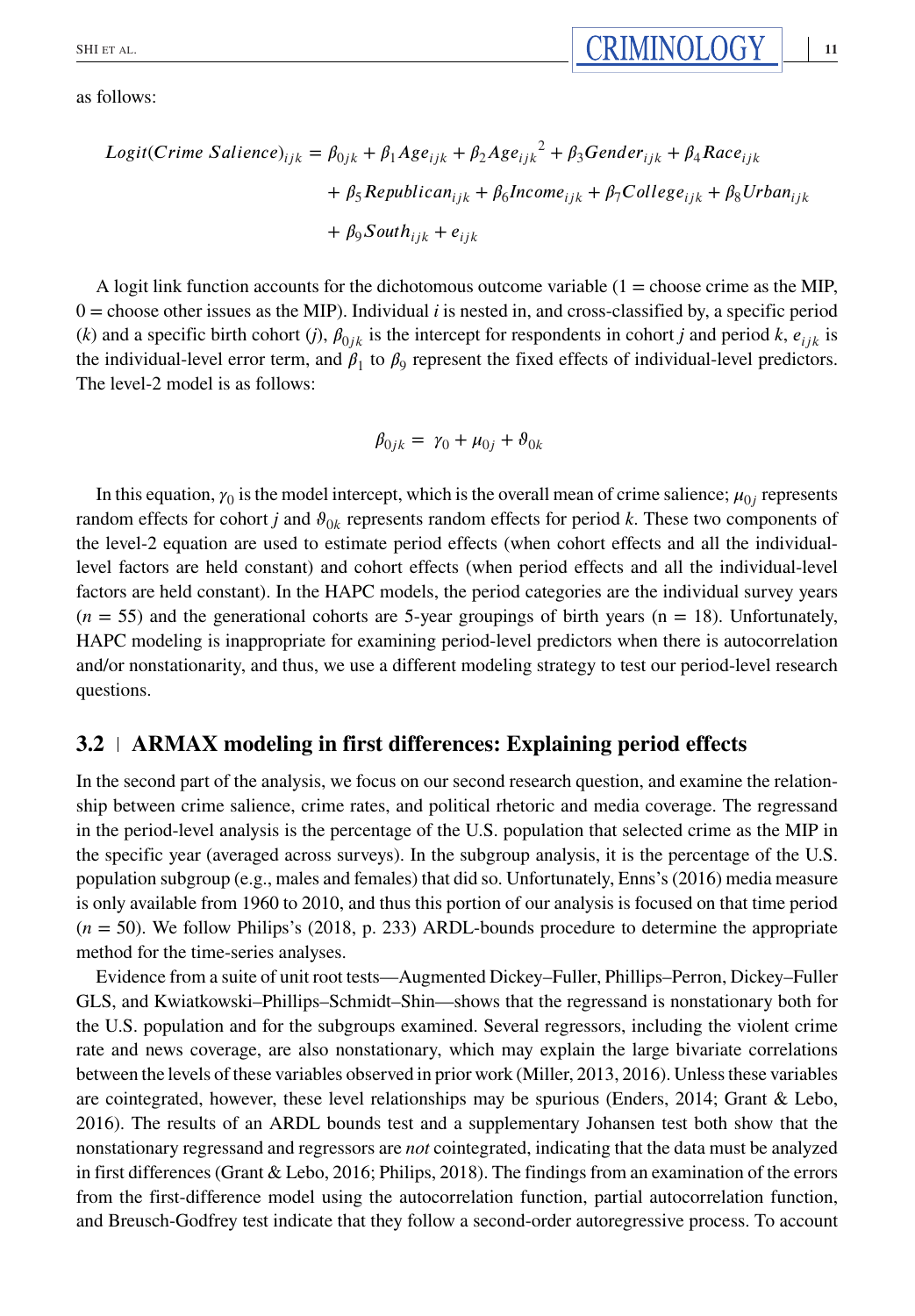for the AR(2) disturbances, we use Stata's "arima" command to estimate ARMAX models in first differences.<sup>9</sup> Test results revealed that this produces white noise residuals.

# **3.3 Correlation and cointegration: Parallel publics**

To answer our third research question about whether subgroup trends are parallel or divergent, we examine the bivariate correlations between the trends. Nonstationarity is less important when the goal is to describe rather than explain trends (McDowall & Loftin, 2009). Nonetheless, we examine the correlations between subgroup trends in both levels and differences. We also conduct Engle–Granger cointegration tests for the mutually exclusive subgroups (e.g., Whites vs. non-Whites and males vs. females), normalizing on both trends (Enders, 2014). A finding of cointegration implies that the two subgroups share a common trend—specifically, that there is a stable, long-term relationship between the subgroups' crime salience perceptions in levels (Enders, 2014; Stock & Watson, 1988).

# **4 RESULTS**

We begin with the APC model specification tests. Appendix B1 in the online supporting information presents the comparisons of model fit for the full APC fixed-effects model and several reduced models. It shows the model fit statistics for each model and the likelihood ratio tests between the models. The results indicate that the full APC model provides the best model fit.

Next, we estimate HAPC models to disentangle age, period, and cohort effects on crime salience, while examining the effects of various individual-level predictors. Table 1 presents the results of two different HAPC models of crime salience. The first model is the baseline HAPC model. It includes only the individual-level age variables, using both linear and quadratic terms, and estimates period and cohort effects as cross-classified level-2 random intercepts. The second model includes the other individual-level variables. Appendix B2 in the online supporting information plots the predicted probabilities from these models for the age, period, and cohort effects.

As shown in table 1, age has a statistically significant but small curvilinear effect on crime salience, which is positive with a decelerating slope. This finding is unchanged in the second model, in which we introduce the other individual-level variables. The first panel in appendix B2 plots the predicted probabilities by age. The curve reveals that Americans in their 50s and 60s are most likely to say crime is the country's MIP. The flatness of curve shows that the amount of the variation in crime salience that is a result of the aging process is very small, much smaller than the amount of variation that results from period effects. As with age, the amount of variation resulting from cohort effects is small, much smaller than that resulting from period effects (.106 vs. 3.519). Including individual-level predictors in model 2 further reduces this variation by ∼13 percent (from .106 to .092), although it remains significant. The third panel of appendix B2 plots the predicted probabilities by cohort and shows that pre-1910 and post-1970 cohorts are the most likely to choose crime as the MIP.

The findings in model 2 of table 1 show that females, non-Whites, non-Republicans, the less educated, those with higher incomes, urban dwellers, and southerners are all significantly more likely to perceive crime as the country's MIP. The main takeaway for our first research question from the results in table 1 and from the predicted probabilities in appendix B2, however, is that most variation over

<sup>9</sup>Specifically, the models are estimated using maximum likelihood with the Kalman filter and include two lags of the outcome variable  $(\Delta$  crime salience). We use robust standard errors to account for heteroskedasticity.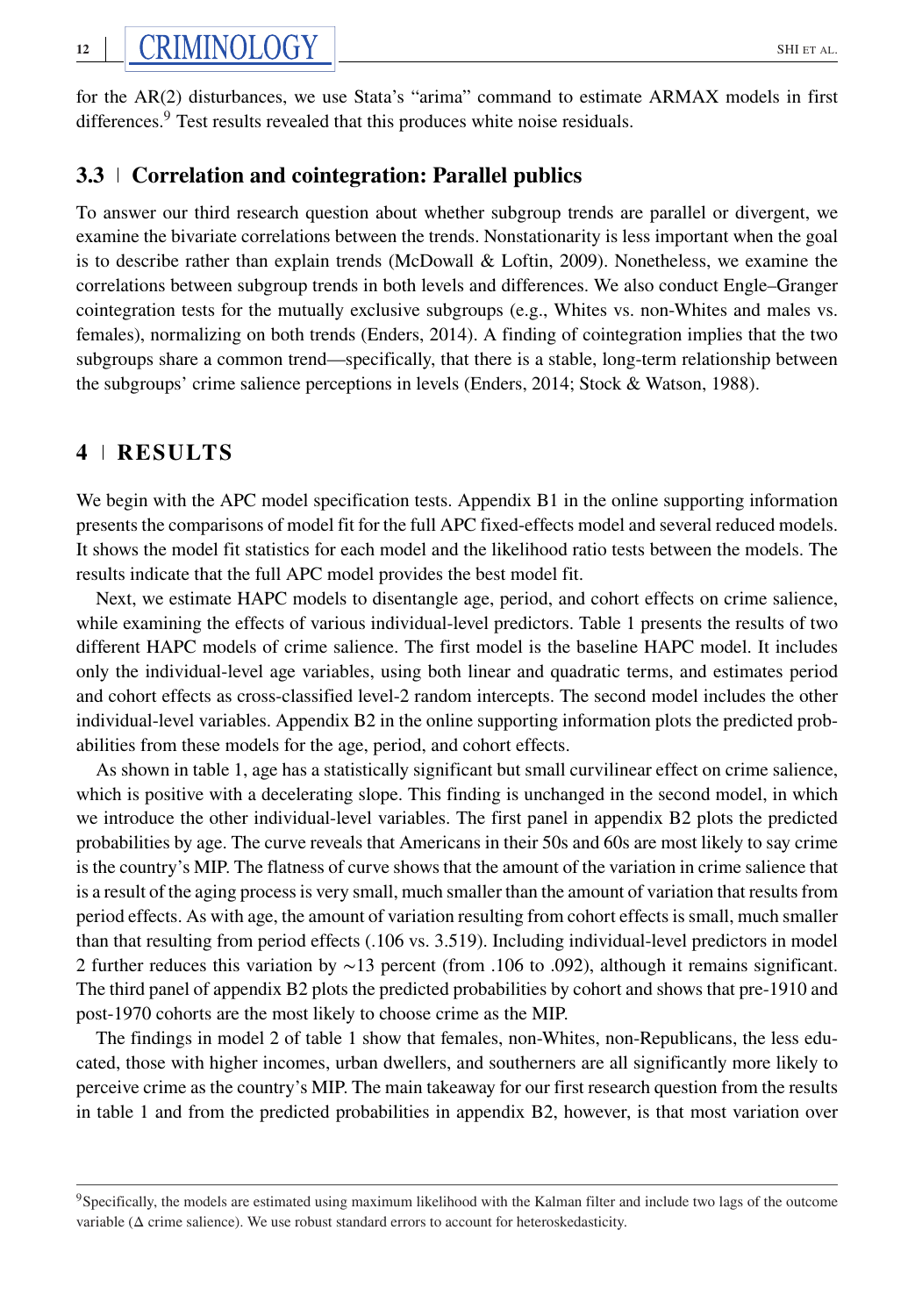|                                    | Model 1          | Model 2 |                  |        |  |  |
|------------------------------------|------------------|---------|------------------|--------|--|--|
| <b>Fixed and Random Effects</b>    | $\boldsymbol{b}$ | (SE)    | $\boldsymbol{b}$ | (SE)   |  |  |
| <b>Individual-Level Predictors</b> |                  |         |                  |        |  |  |
| Intercept                          | $-3.495***$      | (.061)  | $-3.342***$      | (.073) |  |  |
| Age                                | $.025***$        | (.000)  | $.029***$        | (.000) |  |  |
| Age-squared <sup>a</sup>           | $-.002***$       | (.000)  | $-.002***$       | (.000) |  |  |
| White                              |                  |         | $-.488$ ***      | (.001) |  |  |
| Female                             |                  |         | $.267***$        | (.001) |  |  |
| Republican                         |                  |         | $-.009***$       | (.001) |  |  |
| Income                             |                  |         | $.005***$        | (.000) |  |  |
| College degree                     |                  |         | $-.214***$       | (.001) |  |  |
| Urban                              |                  |         | $.304***$        | (.001) |  |  |
| South                              |                  |         | $.162***$        | (.001) |  |  |
| Variance Components                |                  |         |                  |        |  |  |
| Period                             | $3.519***$       |         | $3.562***$       |        |  |  |
| Birth cohort                       | $.106***$        |         | $.092***$        |        |  |  |
| $N$ (Individual)                   | 422,504          |         | 422,504          |        |  |  |
| $N$ (Period)                       | 55               |         | 55               |        |  |  |
| $N$ (Cohort)                       | 18               |         | 18               |        |  |  |

**TABLE 1** Hierarchical logistic age-period-cohort models of crime salience

*Notes:* Omitted reference categories are non-White, male, Democrat/Independent, no college degree, rural/suburban, other regions. *Abbreviation:* SE = standard error.

aCoefficients and standard error of age-squared are multiplied by 10.

 ${}^{*}p$  < .05;  ${}^{**}p$  < .01;  ${}^{***}p$  < .001 (two-tailed).

|                        | <b>TABLE 2</b> Period-level predictors of crime salience for full population: ARMAX (2,0,0) models of first |
|------------------------|-------------------------------------------------------------------------------------------------------------|
| differences $(N = 50)$ |                                                                                                             |

|                    | <b>Model 1</b> |        |          | <b>Model 2</b> | <b>Model 3</b> |         |  |
|--------------------|----------------|--------|----------|----------------|----------------|---------|--|
| <b>Variables</b>   | Coef.          | (SE)   | Coef.    | (SE)           | Coef.          | (SE)    |  |
| Violent crime rate | .022           | (.020) | .026     | (.018)         | .007           | (.011)  |  |
| News coverage      |                |        |          |                | $.005***$      | (.001)  |  |
| Political rhetoric |                |        |          |                | $.135*$        | (.053)  |  |
| Inflation          |                |        | $-.200$  | (.265)         | $-.031$        | (.260)  |  |
| LEI index          |                |        | .158     | (.101)         | $-.013$        | (.103)  |  |
| Active War         |                |        | 2.337    | (3.245)        | 1.501          | (2.380) |  |
| Cold War           |                |        | $-4.684$ | (8.438)        | $-1.558$       | (3.393) |  |

*Abbreviations:* Coef. = coefficient; SE = standard error.

 ${}^{*}p$  < .05;  ${}^{*}p$  < .01;  ${}^{***}p$  < .001 (two-tailed).

time in crime salience is at the period level. This finding provides support for a fundamental tenet of both the objectivist and construction models.

Attention now turns to explaining the observed period-level variation (the second research question). Table 2 presents the results of three ARMAX (2, 0, 0) models predicting crime salience for the full population. Model 1 only includes the violent crime rate, model 2 adds the controls, and model 3 incorporates news coverage and political rhetoric. The results in table 2 are striking. Even when news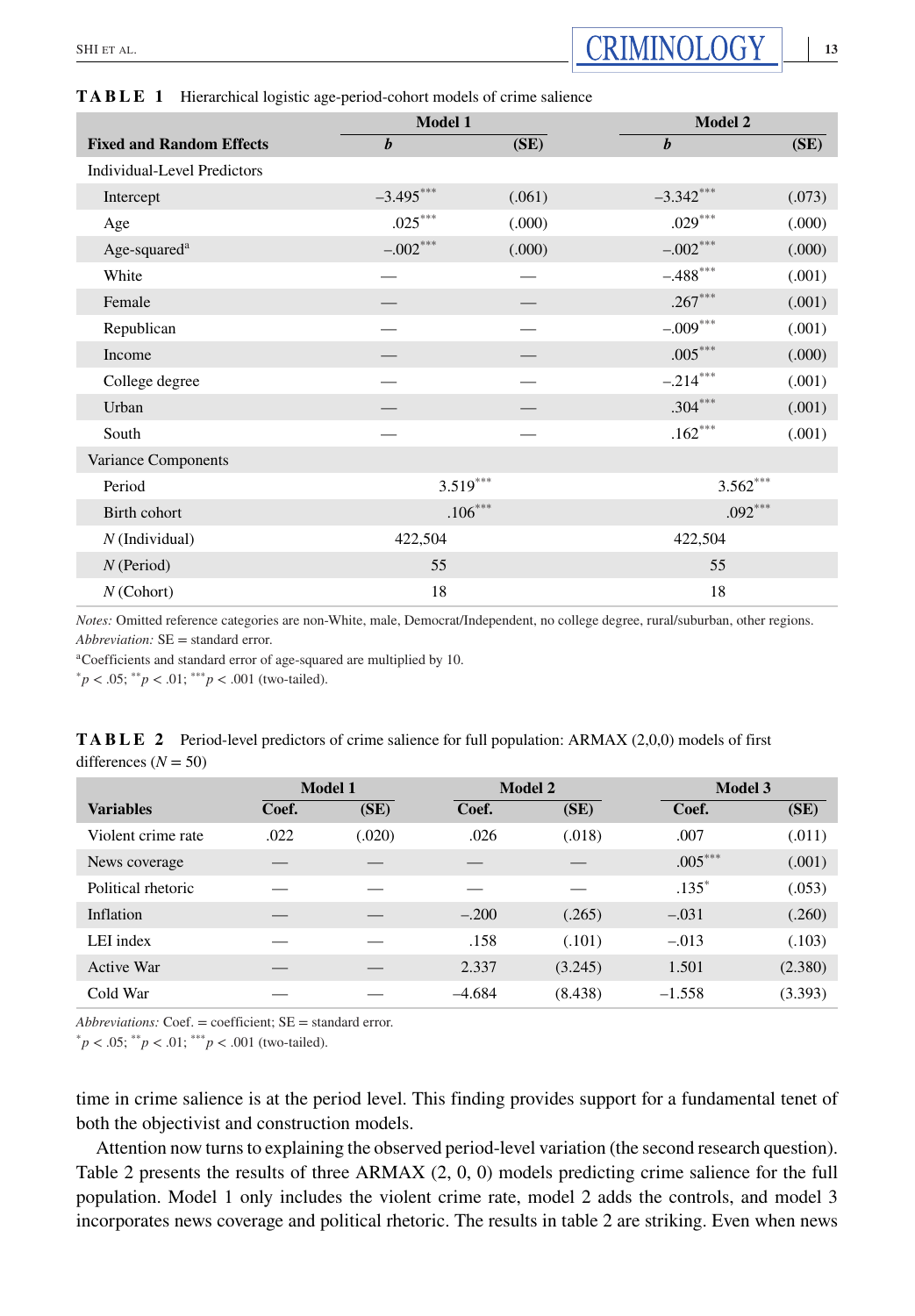coverage, political rhetoric, and the controls are excluded, changes in the violent crime rate are not significantly associated with changes in crime salience (model 1). The results remain unchanged in the full model (model 3). Instead, what the results show is that the only significant predictors of changes in crime salience are changes in news coverage and political rhetoric.

To explore the possibility that crime may exert an indirect effect through news coverage, we examine whether changes in violent crime are associated with changes in news coverage (not shown). Although the bivariate correlation between these variables in levels is large  $(r = .78)$ , it is spurious. Both variables are nonstationary, and their correlation in differences is small and nonsignificant  $(r = .11, p = .444)$ . Regressing crime coverage on violent crime in first differences (with period-level controls) shows that changes in crime are not significantly associated with changes in the news (not shown). In sum, we find no support for the objectivist model. Our findings are thus entirely consistent with the social constructionist model.

An important question is whether the period-level predictors of crime salience differ for different population subgroups. To answer this question, we estimate models 2 and 3 from table 2 separately for 14 population subgroups (e.g., male vs. female). The subgroup findings are shown in table 3. Changes in violent crime are not significantly associated with changes in crime salience in any subgroup. Changes in news coverage, however, are positively and significantly associated with changes in crime salience in every subgroup. Political rhetoric also has a significant and positive effect for most (12/14) subgroups, although its standardized effect is only about half that of media coverage (not shown).

These findings lend preliminary support to the parallel public hypothesis. Media coverage has approximately the same effect size  $(b = .005$  to  $.006)$  in every population subgroup, and there is no evidence that the effect of political rhetoric varies markedly across racial or political groups. The respective coefficients among Whites and non-Whites are similar  $(b = .134 \text{ vs. } 151)$ , as are those among Republicans and non-Republicans  $(b = .114 \text{ vs. } .152)$ , and in neither case do they differ significantly, per Paternoster, Brame, Mazerolle, and Piquero (1998, p. 862) slope-difference test (*Z* = .203, *p* = .839 and  $Z = .502$ ,  $p = .616$ , respectively). In fact, the positive effect of political rhetoric only fails to reach significance in two subgroups, females and those with low income, and only the gender difference is significant.

In the last portion of the analysis, we explore whether long-term trends in crime salience are parallel or divergent across population subgroups (the third research question). First, we examine the descriptive trends in crime salience between 1960 and 2014 for different age groups and generations/birth cohorts (figure 2). For illustrative purposes, respondents are classified into four age groups (18–29, 30–44, 45–59, and 60+) and four broad cohorts, which correspond to the Lost and Greatest generations (pre-1924), Silent Generation (1925–1944), Baby Boom Generation (1945–1965), and generations X and Y (post-1966). The trend lines are mostly parallel across all age and cohort groups. In each group, the percentage of respondents identifying crime as the MIP increases from the late-1960s to mid-1970s falls in the late 1970s, rises steeply again from the late-1980s to a peak in the mid-1990s, and then declines later.

Figure 3 shows the descriptive trends in crime salience for other population subgroups demographic, socioeconomic, and partisan. The figure has seven panels, which separately graph changes over time in crime salience by gender, race, education, income, partisan identification, urbanicity, and region. Here, too, the trends lines are mostly parallel across groups. In each group, the salience of crime increases from the late-1960s to the mid-1970s falls in the late 1970s, rises steeply beginning in the late-1980s, peaks in the mid-1990s, and then declines after that.

Table 4 provides the bivariate correlations between subgroup crime salience trends in both levels and differences. There are boxes around the correlations for mutually exclusive subgroups. All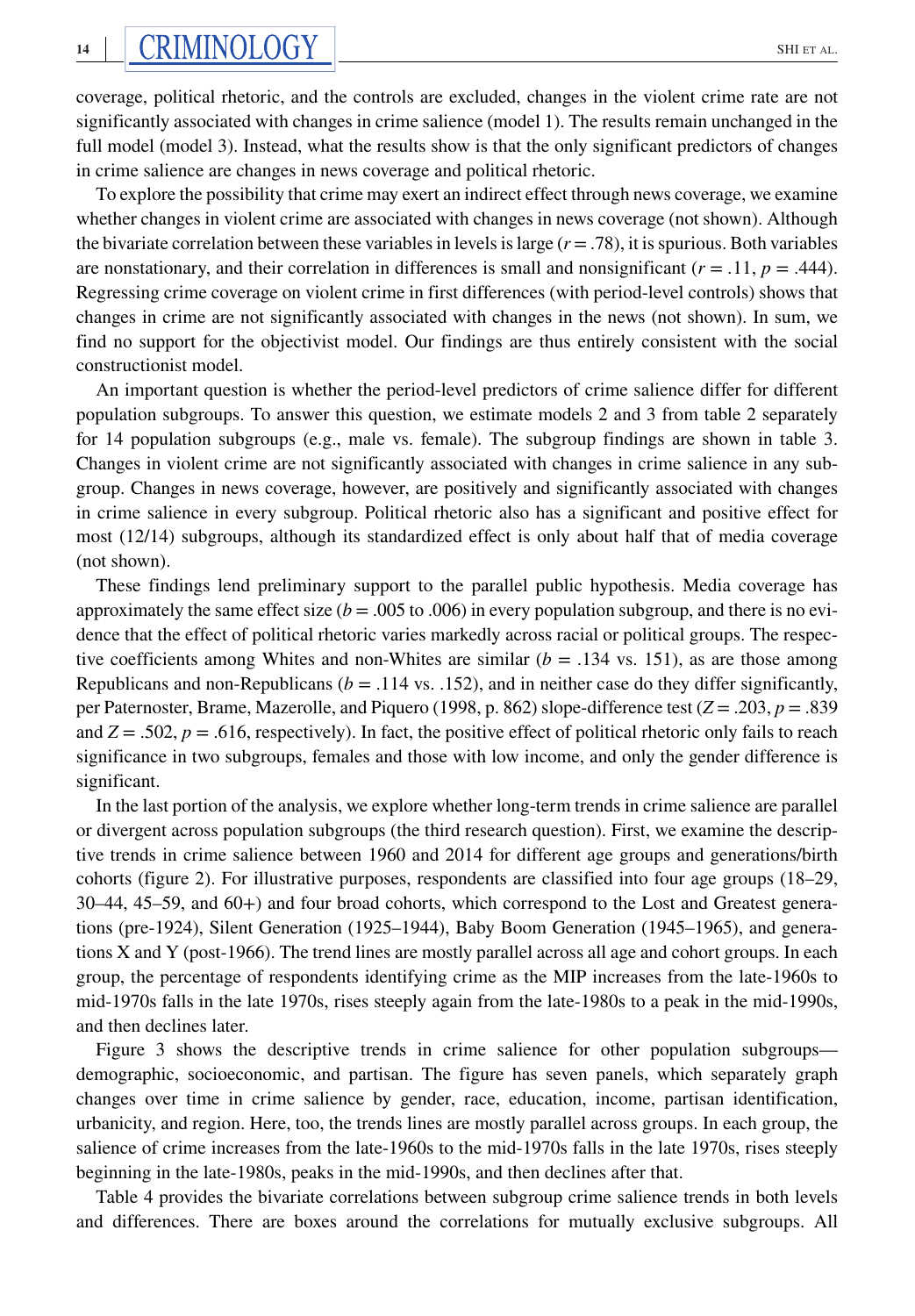# **Male Female Variables Model 1 Model 2 Model 3 Model 4** Violent crime rate .028 (.018) .011 (.011) .026 (.019) .002 (.013) News coverage — .005 (.001)<sup>\*\*\*</sup> — .005 (.001)<sup>\*\*\*</sup> Political rhetoric  $-$  .231 (.058)<sup>\*\*\*</sup>  $-$  .045 (.054) **White** Non-White Non-White **Variables Model 5 Model 6 Model 7 Model 8** Violent crime rate .025 (.018) .005 (.011) .005 (.020) .017 (.013) News coverage — .005 (.001)\*\*\* — .006 (.002)\*\* Political rhetoric  $-$  .134 (.055)\*  $-$  .151 (.063)\* **Republican Democrat/Independent Variables Model 9 Model 10 Model 11 Model 12** Violent crime rate .030 (.018) .010 (.012) .024 (.019) .004 (.012) News coverage  $-$  .005 (.001)<sup>\*\*\*</sup>  $-$  .006 (.001)<sup>\*\*\*</sup> Political rhetoric — .114 (.051)<sup>\*</sup> — .152 (.056)<sup>\*</sup> **Low Income High Income High Income Variables Model 13 Model 14 Model 15 Model 16** Violent crime rate .025 (.019) .006 (.012) .027 (.019) .027 (.011) News coverage — .006 (.001)\*\*\* — .006 (.001)\*\*\* Political rhetoric — .113 (.063) — .160 (.055)\* **No College Degree College Degree or Above Variables Model 17 Model 18 Model 19 Model 20** Violent crime rate .027 (.018) .008 (.012) .023 (.019) .002 (.011) News coverage — ...  $0.005 (0.001)^{***}$  — ...  $0.005 (0.001)^{*}$ Political rhetoric — .134 (.058)<sup>\*</sup> — .141 (.038)<sup>\*</sup> **Urban Rural/Suburban Variables Model 21 Model 22 Model 23 Model 24** Violent crime rate .026 (.021) .005 (.014) .027 (.019) .006 (.011) News coverage — .006 (.002)\*\*\* — .006 (.001)\*\*\* Political rhetoric  $-$  .210 (.066)<sup>\*\*</sup>  $-$  .129 (.055)<sup>\*</sup> **South** Non-South Non-South **Variables Model 25 Model 26 Model 27 Model 28** Violent crime rate .034 (.020) .016 (.014) .023 (.018) .003 (.011) News coverage  $-$  .005 (.001)<sup>\*\*\*</sup>  $-$  .005 (.001)<sup>\*\*\*</sup> Political rhetoric — .152 (.068)<sup>\*</sup> — .130 (.052)<sup>\*</sup>

**TABLE 3** Subgroup analyses: ARMAX (2, 0) models of first differences

*Notes:* Presented are unstandardized coefficients (standard errors in parentheses). All models include period-level controls. *N* = 50.  ${}^*p$  < .05;  ${}^{**}p$  < .01;  ${}^{***}p$  < .001 (two-tailed).

correlations are very large, indicating the trends are parallel. Even the correlations between the first-differenced trends for mutually exclusive subgroups are very large (*r >* .90). The findings from formal Engle–Granger cointegration tests (appendix C) reveal that the crime salience trends for each of the mutually exclusive subgroups are cointegrated. Therefore, there is no evidence that trends in crime salience differ markedly for Whites versus non-Whites, or for Republicans vs. non-Republicans, as is indicated by the constructionist model and scholarship on the racialized politicization of the crime issue (Beckett & Sasson, 2004; Weaver, 2007). Instead, the picture that emerges is one of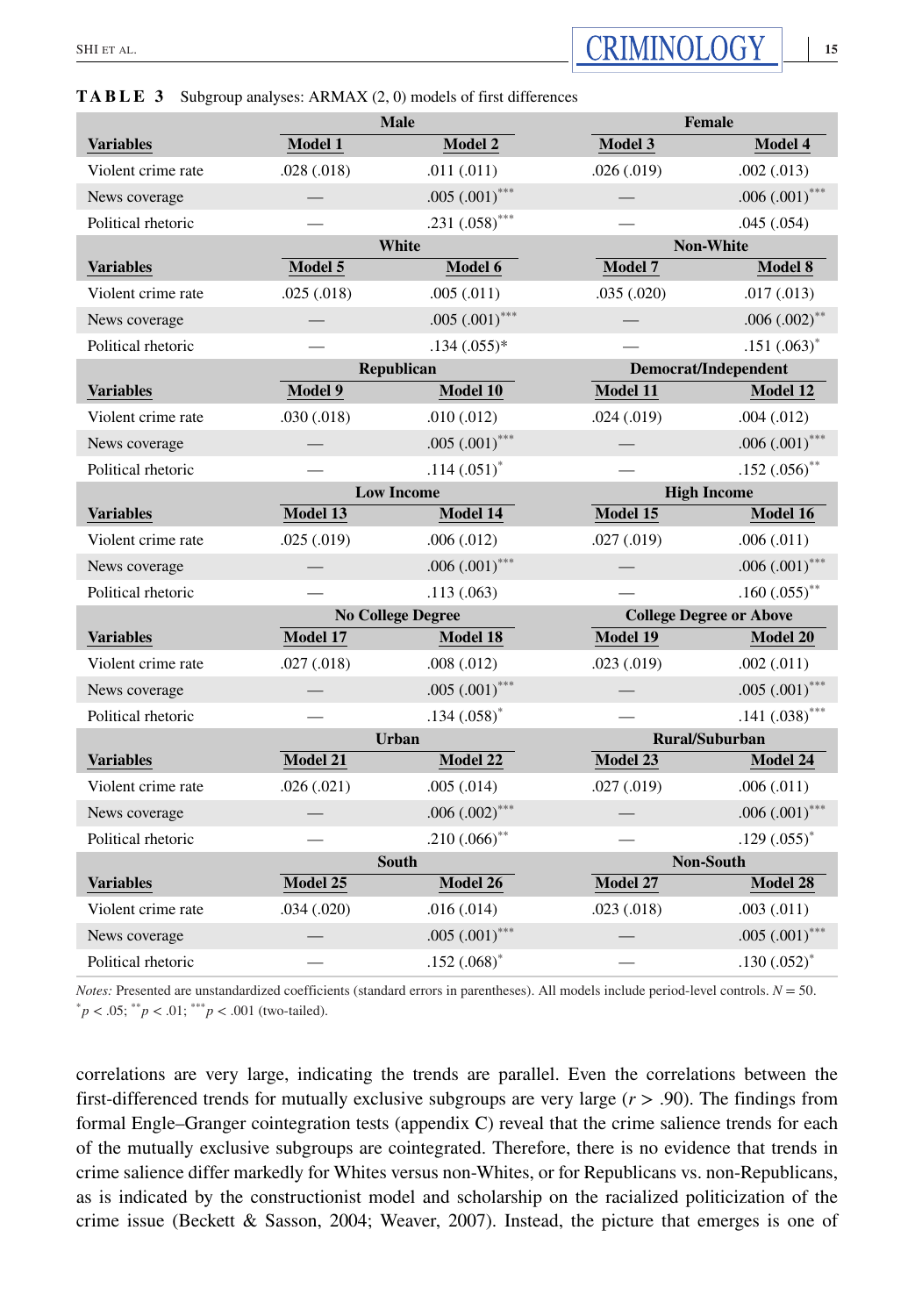

**FIGURE 2** Crime salience trends, by age groups and generations  $(n = 422,504)$ *Note:* Weighted prevalence estimates are shown.

parallel publics (Page & Shapiro, 1992), which is consistent with past findings for tends in punitive attitudes (Enns, 2016; Ramirez, 2013).

# **4.1 Supplemental analyses**

We estimate several supplemental models to test the robustness of our findings.<sup>10</sup> First, we replace the UCR violent crime rate with four alternative measures of crime: 1) the UCR homicide rate, 2) the Centers for Drug Control and Prevention homicide mortality rate, 3) the UCR index crime rate (minus arson), and 4) the National Crime Victimization Survey serious violent crime rate.<sup>11</sup> The models using

 $10$ In addition to the appendices, we also estimate HAPC models 1) using different coding schemes for age, periods, and cohorts, as well as different specifications; 2) using equal intervals for categorizing age, periods, and cohorts, per Luo and Hodges (2016); 3) treating age and periods as fixed effects and cohorts as random effects; and 4) treating age and cohort as fixed effects and period as random effects. In all of these analyses, the main takeaway is the same as in our main models. For illustration purposes, we presented some of these models in appendix tables G1 to G3 in the online supporting information. The results of other supplementary models are available by request.

<sup>&</sup>lt;sup>11</sup>To measure NCVS violence, we use Lauritsen, Rezey, and Heimer (2016) estimates, which account for the 1992 change in NCVS methodology and include series victimizations. We thank the editor for sharing this data with us.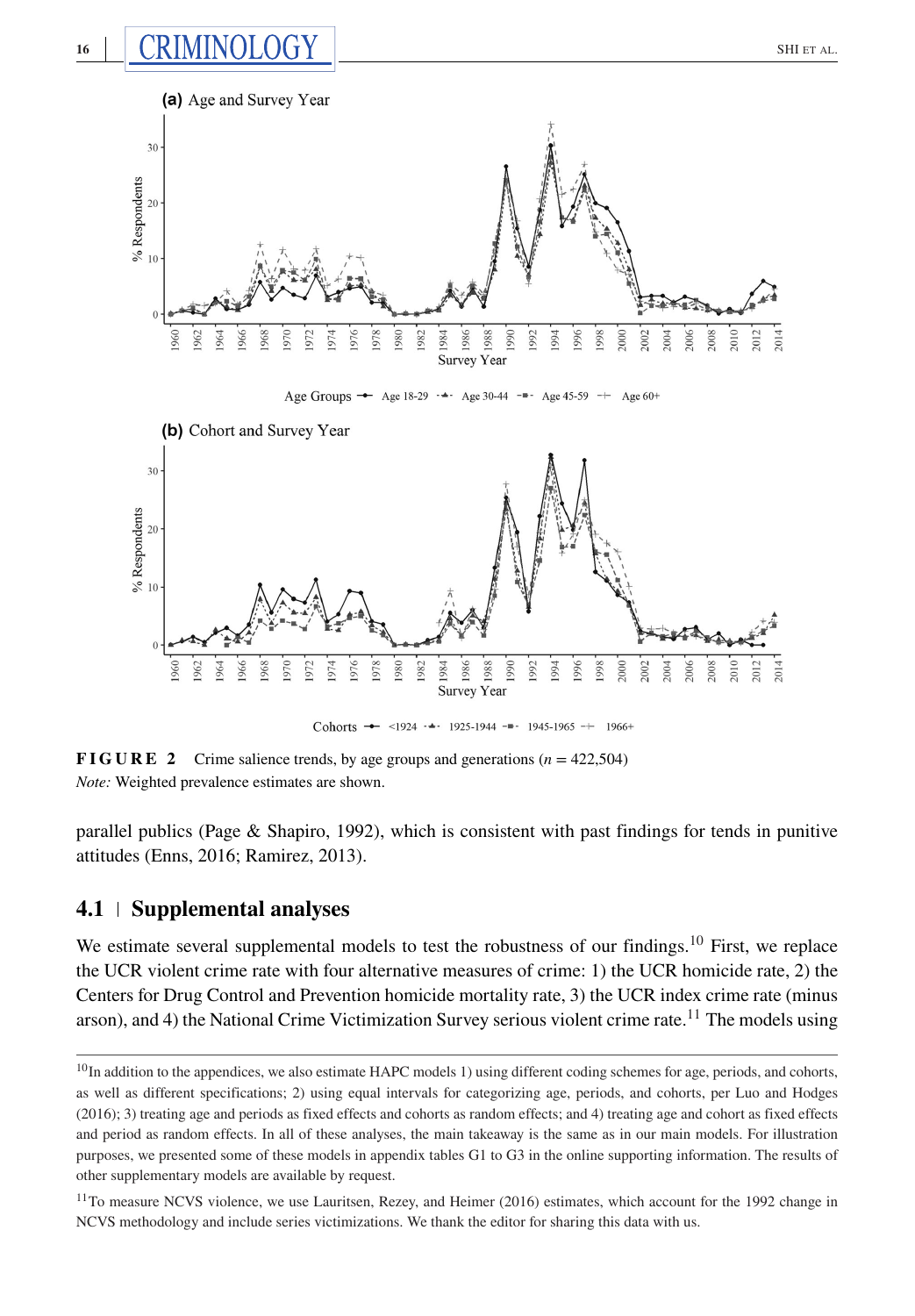

**FIGURE 3** Crime salience trends, by population subgroup ( $n = 422,504$ ) *Note:* Weighted prevalence estimates are shown.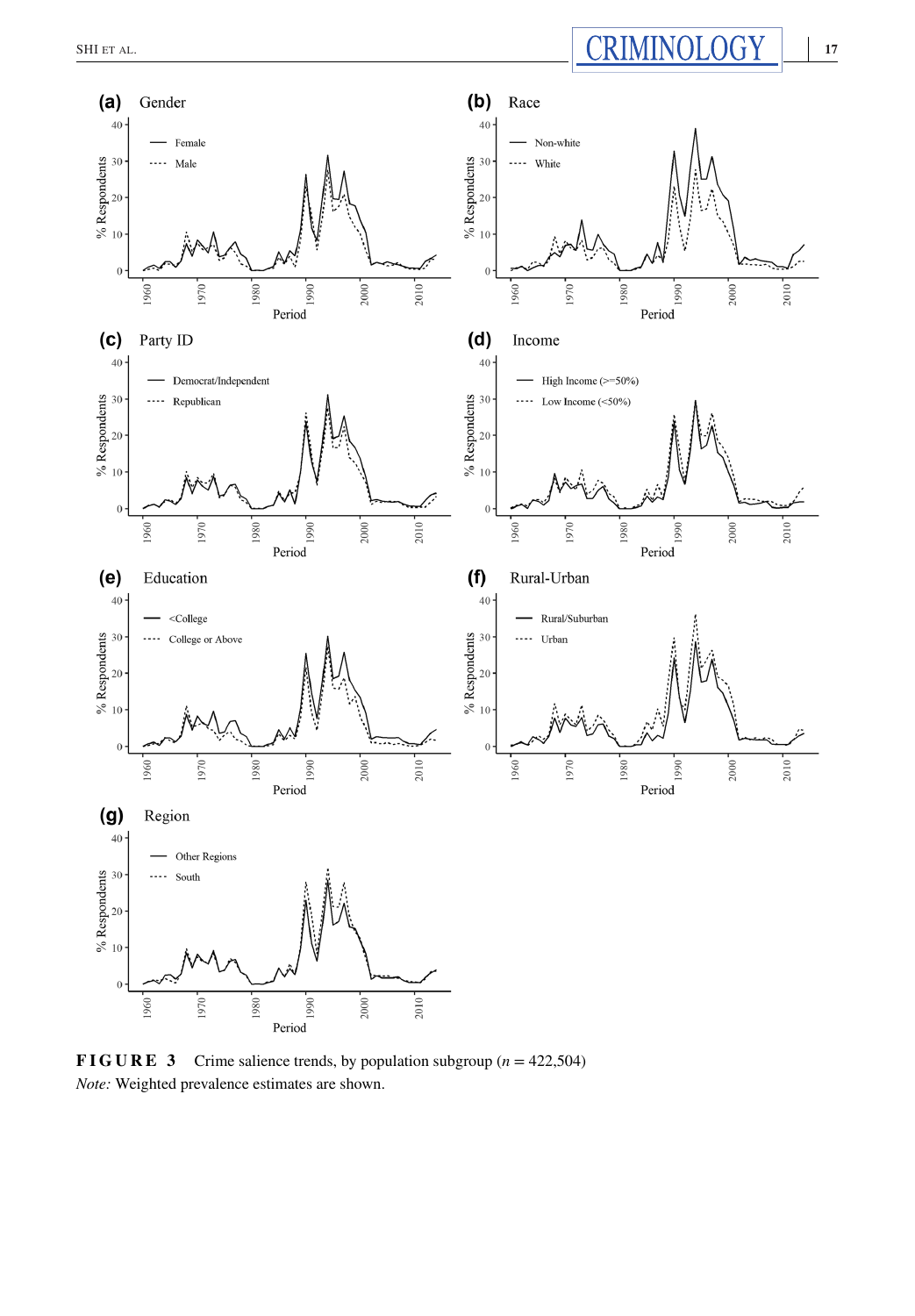| <b>Levels</b>      |              |                |         |                         |         |         |         |         |         |         |         |         |         |
|--------------------|--------------|----------------|---------|-------------------------|---------|---------|---------|---------|---------|---------|---------|---------|---------|
| $(N = 55)$         | 1            | $\overline{2}$ | 3       | 4                       | 5       | 6       | 7       | 8       | 9       | 10      | 11      | 12      | 13      |
| 1. Male            | 1.00         |                |         |                         |         |         |         |         |         |         |         |         |         |
| 2. Female          | $.973*$      | 1.00           |         |                         |         |         |         |         |         |         |         |         |         |
| 3. White           | $.993*$      | $.990*$        | 1.00    |                         |         |         |         |         |         |         |         |         |         |
| 4. Non-White       | $.962*$      | .983*          | $.967*$ | 1.00                    |         |         |         |         |         |         |         |         |         |
| 5. Republican      | $.992*$      | .980*          | $.994*$ | $.961*$                 | 1.00    |         |         |         |         |         |         |         |         |
| 6. Non-Repub.      | $.985*$      | $.995*$        | $.993*$ | $.982*$                 | .980*   | 1.00    |         |         |         |         |         |         |         |
| 7. Low Income      | $.985*$      | $.993*$        | $.992*$ | .986*                   | .985*   | $.995*$ | 1.00    |         |         |         |         |         |         |
| 8. High Income     | $.990*$      | .988*          | .996*   | $.965*$                 | .990*   | .992*   | $.984*$ | 1.00    |         |         |         |         |         |
| 9. No Degree       | $.990*$      | $.995*$        | $.996*$ | $.983*$                 | $.989*$ | .998*   | .998*   | .992*   | 1.00    |         |         |         |         |
| 10. Degree         | $.982*$      | $.968*$        | $.984*$ | $.942*$                 | .979*   | $.975*$ | $.967*$ | .988*   | $.973*$ | 1.00    |         |         |         |
| 11. Urban          | $.972*$      | $.986*$        | .981*   | .977*                   | .977*   | $.984*$ | .983*   | .980*   | $.984*$ | .970*   | 1.00    |         |         |
| 12. Non-Urban      | $.991*$      | .992*          | .997*   | .977*                   | $.990*$ | .996*   | $.994*$ | .995*   | $.998*$ | .979*   | $.977*$ | 1.00    |         |
| 13. South          | $.993*$      | .983*          | $.991*$ | $.979*$                 | $.989*$ | .989*   | $.992*$ | .988*   | $.994*$ | .974*   | $.975*$ | $.994*$ | 1.00    |
| 14. Non-South      | .987*        | .996*          | $.997*$ | $.976*$                 | .989*   | $.996*$ | $.993*$ | $.994*$ | $.997*$ | $.979*$ | .987*   | $.996*$ | .986*   |
| <b>Differences</b> |              |                |         |                         |         |         |         |         |         |         |         |         |         |
|                    |              |                |         |                         |         |         |         |         |         |         |         |         |         |
| $(N = 54)$         | $\mathbf{1}$ | $\overline{2}$ | 3       | $\overline{\mathbf{4}}$ | 5       | 6       | 7       | 8       | 9       | 10      | 11      | 12      | 13      |
| 1. Male            | 1.00         |                |         |                         |         |         |         |         |         |         |         |         |         |
| 2. Female          | $.909*$      | 1.00           |         |                         |         |         |         |         |         |         |         |         |         |
| 3. White           | $.976*$      | $.972*$        | 1.00    |                         |         |         |         |         |         |         |         |         |         |
| 4. Non-White       | $.886*$      | $.939*$        | $.907*$ | 1.00                    |         |         |         |         |         |         |         |         |         |
| 5. Republican      | $.965*$      | $.967*$        | $.991*$ | $.901*$                 | 1.00    |         |         |         |         |         |         |         |         |
| 6. Non-Repub.      | $.966*$      | .977*          | $.988*$ | $.950*$                 | $.970*$ | 1.00    |         |         |         |         |         |         |         |
| 7. Low Income      | $.954*$      | $.965*$        | .973*   | $.959*$                 | $.966*$ | $.982*$ | 1.00    |         |         |         |         |         |         |
| 8. High Income     | $.957*$      | $.962*$        | $.985*$ | $.882*$                 | $.975*$ | .975*   | $.932*$ | 1.00    |         |         |         |         |         |
| 9. No Degree       | $.971*$      | $.978*$        | $.993*$ | $.943*$                 | $.986*$ | .994*   | $.987*$ | .973*   | 1.00    |         |         |         |         |
| 10. Degree         | $.937*$      | $.925*$        | $.956*$ | $.853*$                 | $.949*$ | $.943*$ | $.910*$ | .966*   | $.933*$ | 1.00    |         |         |         |
| 11. Urban          | $.914*$      | $.949*$        | .937*   | $.940*$                 | $.923*$ | $.965*$ | $.942*$ | .933*   | $.950*$ | $.916*$ | 1.00    |         |         |
| 12. Non-Urban      | $.971*$      | $.973*$        | $.996*$ | $.916*$                 | .989*   | .986*   | .972*   | .983*   | $.992*$ | $.951*$ | $.926*$ | 1.00    |         |
| 13. South          | .980*        | .937*          | .977*   | .917*                   | .975*   | .970*   | $.974*$ | .950*   | .981*   | $.929*$ | $.907*$ | $.976*$ | 1.00    |
| 14. Non-South      | $.956*$      | .986*          | $.991*$ | $.932*$                 | $.981*$ | .992*   | $.973*$ | .982*   | $.991*$ | $.950*$ | $.963*$ | .989*   | $.955*$ |

**TABLE 4** Period-level correlations for subgroup crime salience trends, in levels and differences

*Notes*: Trends in the percentage of each subgroup selecting crime as the MIP from 1960 to 2014. Mutually exclusive subgroups are included within boxes.

<sup>∗</sup>*p <* .05 (two-tailed).

these alternative measures of crime all produce the same findings: 1) Crime does not have a significant effect, but 2) news coverage and political rhetoric do (appendix tables D1–D8 in the online supporting information). Given the generality of our outcome variable, we also estimated models using the CDC unintentional drug overdose death rate, which is negatively related to crime salience; the other findings are the same (appendix tables D9–D10).

Next, we estimate supplementary models using two alternative measures of political rhetoric (appendix E). The first alternative measure is based on SOTU addresses, like our main indicator, but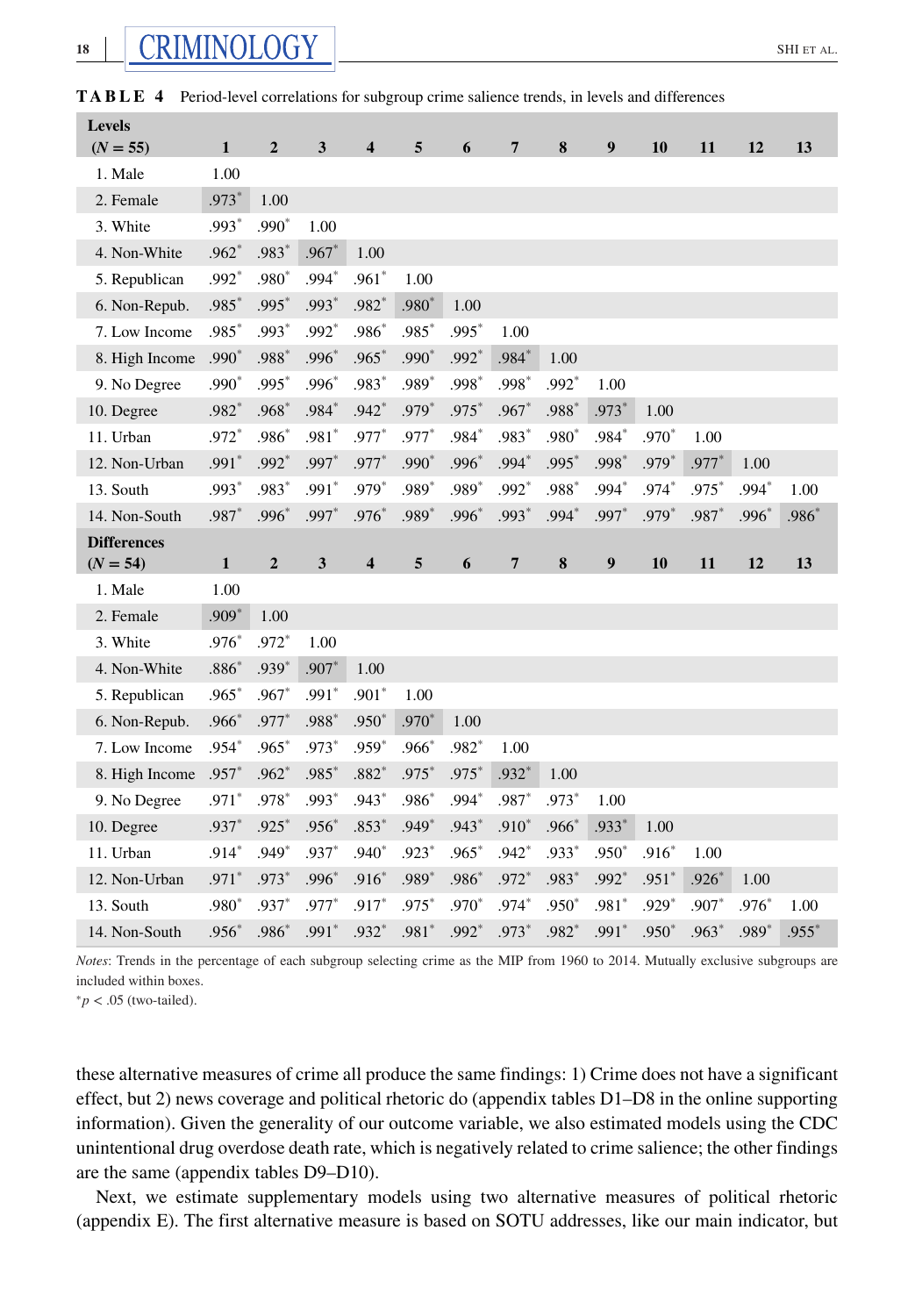We also estimate supplementary models after replacing newspaper crime coverage with TV crime coverage (appendix F). The TV crime coverage variable comes from the *Vanderbilt Television News Archive* and is equal to the average number of times the word "crime" was mentioned in ABC, CBS, and NBC news from 1969 to 2014 ( $\alpha = .948$ ). In prior studies, other scholars have also used this data source (e.g., Hill et al., 2012). Just like newspaper crime coverage, TV news coverage has a positive  $(b = .112$  to .153) and highly significant effect  $(p < .01)$  on crime salience for the full population and for every population subgroup. The effects of political rhetoric, however, are mostly nonsignificant in these supplementary models.

# **5 DISCUSSION AND CONCLUSION**

Our study is the most comprehensive analysis of the public salience of crime to date. We analyzed 422,504 responses to 414 surveys administered to probability samples of the U.S. public between 1960 and 2014. We learned six things. First, a fundamental prediction common to all leading criminological theories of crime salience is correct. Most variation over time in public concern about crime is at the period level. In comparison, the effects of age and birth cohort are very small. Second, the effect of age is nonlinear, such that crime is most salient in midlife when Americans are in their 50s and 60s. Both of these findings—that period effects dominate those of age and birth cohort, and that age has a nonlinear effect—parallel those from Anderson et al. (2017) recent study of Americans' support for capital punishment. Therefore, they may reflect something about the broader nature of public opinion on criminal justice, rather than anything specific to crime concern or death penalty attitudes.

Third, neither changes in the violent crime rate overall nor changes in the homicide rate specifically are associated significantly with changes in the public salience of crime. In fact, even at the bivariate level, changes in the violent crime rate and changes in the homicide rate both have small, nonsignificant associations with changes in crime salience  $(r = .08, p = .550$  and  $r = .11, p = .430$ , respectively). Roberts et al. (2003, p. 22) have argued that "responses to [the MIP question] … reveal the dissociation between public views and crime statistics." Weaver (2007, p. 233) has argued likewise: "[T]here is virtually no empirical correlation … between the incidence of crime and public concern with crime." But other scholars have disagreed (e.g., Miller, 2013, 2016). The source of the confusion seems to be the nonstationarity of the respective variables, which results in large spurious correlations between their *levels*. For example, the bivariate correlation between violent crime and crime salience in *levels* is large, positive, and highly significant  $(r = .543, p < .001)$ . When analyzed appropriately (in first differences), however, these variables are weakly and nonsignificantly related, which strongly supports Roberts et al. (2003) and Weaver's (2007) arguments, and casts serious doubt on objectivist theory.

Fourth, media coverage does not follow the crime rate. Neither changes in the violent crime rate, nor changes in the homicide rate, are significantly associated with changes in the amount of news devoted to crime. Pickett (2019, p. 422) recently argued that "despite persistent biases in how the traditional media cover crime … the amount of coverage closely follows the crime rate." Enns (2016) examined descriptive trends in news and crime and came to a similar conclusion: "[N]ewspaper coverage of crime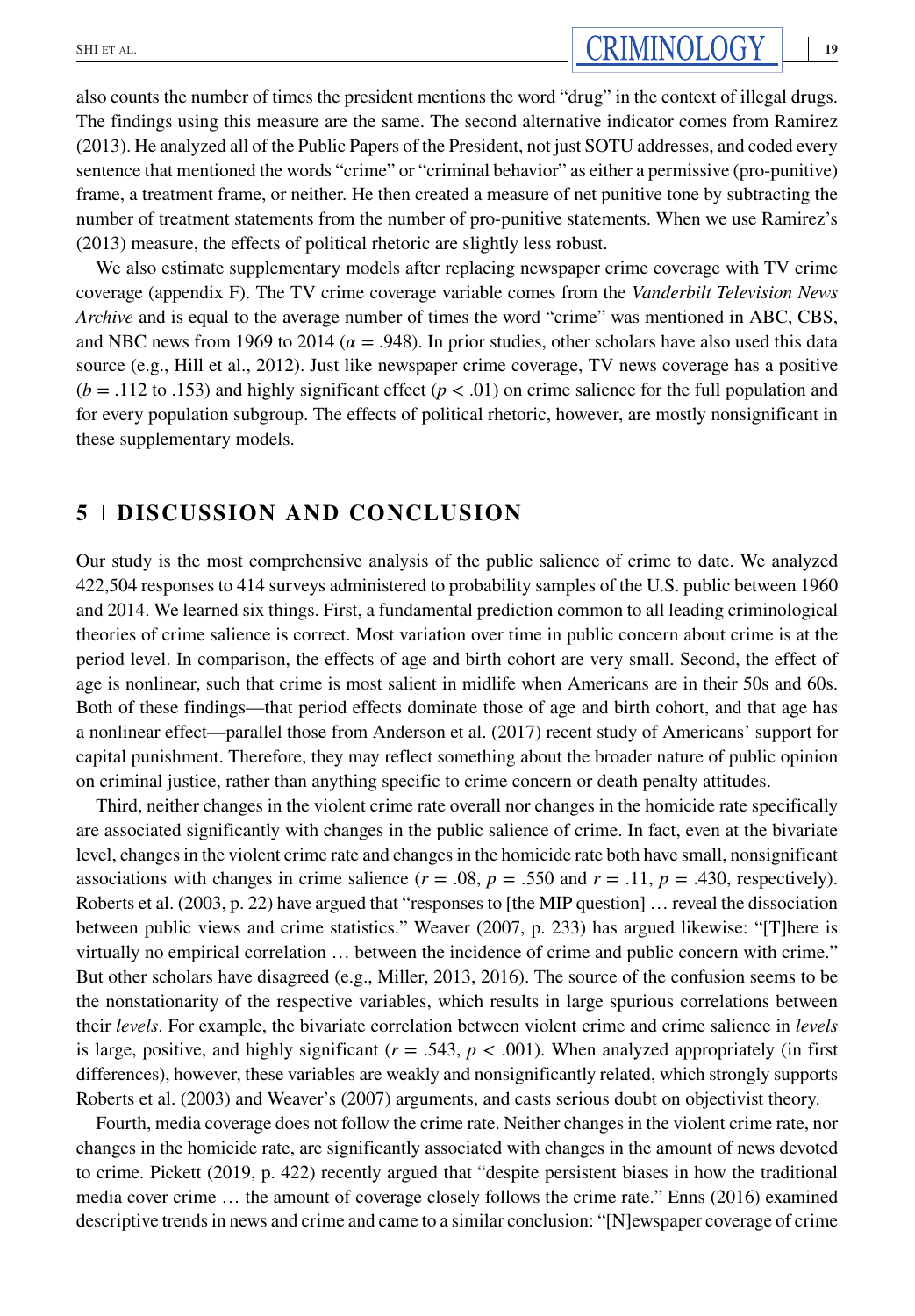did indeed track the rising crime rate. In fact, the two series move virtually in tandem." Likewise, Miller (2016) found that both the violent crime rate and the homicide rate have large positive correlations with newspaper crime coverage (*r* = .60 to .80). Again, the mistake has been to overlook the implications of nonstationarity. The U.S. crime rate and newspaper crime coverage are both nonstationary. Although they are strongly correlated in levels in our data  $(r = .780, p < .001)$ —as nonstationary variables often are (Granger & Newbold, 1974)—they are not when examined in first differences ( $r = .111$ ,  $p = .444$ ). The same is true in the case of television crime news. Therefore, the hypothesis from objectivist theory that crime trends indirectly affect public opinion via changes in media crime coverage does not withstand empirical scrutiny.

Fifth, changes in newspaper coverage and changes in television news are both positively associated with changes in the public salience of crime. These relationships are large and highly significant for the full population and for every subpopulation. Additionally, the magnitude of the media effect is roughly identical in every subpopulation. Thus, even though media crime coverage does not follow the crime rate, it still strongly influences public opinion. Political rhetoric also has a statistically significant, positive effect on crime salience for the full population and for most population subgroups. There is thus strong support for the social constructionist model's prediction that the framing of social problems by the media and political figures shapes how the public views these problems (Beckett, 1994, 1997). The only hypothesis from social constructionist theory that is not supported pertains to the moderating effects of race and political party. Media crime coverage and political rhetoric both seem to have similar effects on Whites and non-Whites, as well as on Republicans and non-Republicans.

Sixth, trends in crime salience are nearly identical across demographic, socioeconomic, and partisan groups. The correlations between subgroup trends are very large, and the trends are cointegrated—they exhibit an equilibrium relationship, moving together in the long run. This finding contrasts theoretical accounts, like Garland's (2001), that indicate that the salience of crime increased in recent decades for some population subgroups (e.g., the middle classes) but not for others. Our findings show that at least since 1960, when the salience of crime increased, it did so for all major population subgroups at about the same time. Crime salience also peaked for all subgroups in the mid-1990s and then fell steadily thereafter. When added to the existing evidence about trends in punitive attitudes (Anderson et al., 2017; Enns, 2016; Ramirez, 2013), the takeaway is that for aggregate views about both crime and punishment, parallel opinion change is the norm. Therefore, any valid theory of aggregate attitudes toward criminal justice must be able to account for parallel opinion change. Page and Shapiro (1992) theorized that what explains the existence of parallel publics is national media coverage, which transmits similar information about changes in objective realities to all groups. The findings herein are only partially consistent with their theory. All subpopulations seem to receive similar information about crime from the media, but that information does not reflect changes in objective reality.

What are the policy and research implications of our findings? There is strong evidence that aggregate punitiveness influences court decision-making, capital punishment policy, execution rates, incarceration rates, and criminal justice expenditures (Pickett, 2019). Both criminological theory (Zimring & Johnson, 2006) and evidence from other disciplines (Burstein, 2006; Lax & Phillips, 2012; Monroe, 1998), however, indicate that aggregate punitiveness should have a larger effect on policy when the salience of social problems is high. To our knowledge, scholars have not yet tested this possibility in the criminal justice context specifically. Therefore, an important direction for future research is to examine whether trends in crime salience and punitiveness have an interactive effect on criminal justice policy and practice. It may well be that objectivist theory best explains trends in punitiveness (Pickett, 2019), whereas social constructionist theory best explains trends in crime salience, and that the opinion-policy relationship thus reflects a nuanced mixture of the two theoretical models.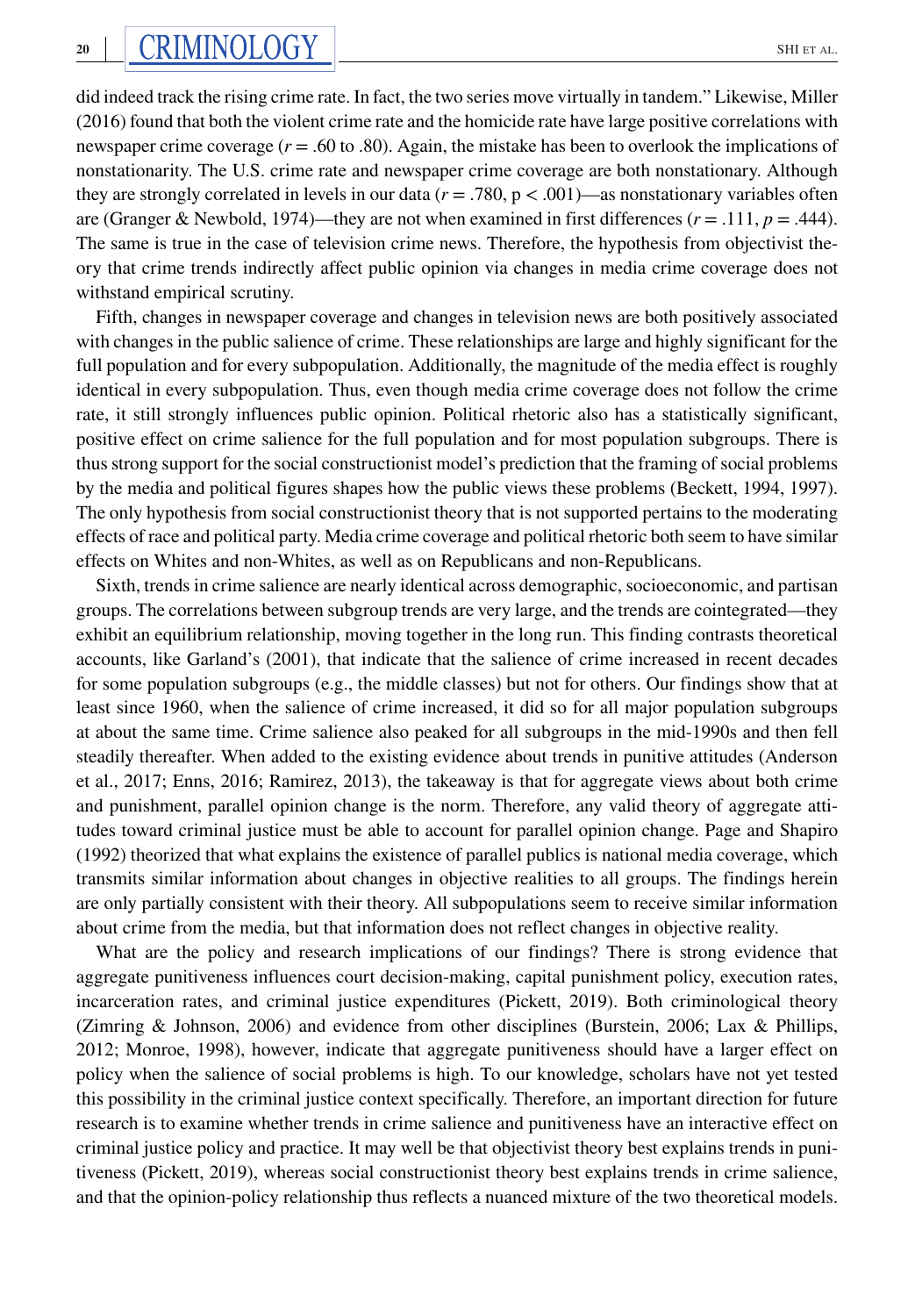Second, our finding that media crime coverage does not follow the crime rate raises the question: What does it follow? We are not aware of any previous studies in which scholars have examined the determinants of changes over time in news stories about crime. In other disciplines, researchers have explored the determinants of media coverage of different issues, like the economy, and have found a complex relationship with objective conditions (Soroka et al., 2015). Soroka (2006), for example, found that increases in unemployment and inflation have much larger effects on news coverage than decreases. It would be useful to explore whether this is also true for crime trends and crime coverage. More generally, there is a need for additional studies aimed at both examining changes over time in the amount and nature of news stories about crime and exploring the antecedents of those changes.

Third, the relationship observed herein between media coverage and public opinion mostly predates the rise of Internet news. It is possible that in the Internet news era, "media portrayals of crime and the criminal justice system may be different than in the past" (Enns, 2016, p. 164). Perhaps the public's attention to crime news will weaken as the Internet gives users more control over the content consumed. Although beyond the scope of our study, there is evidence in our data that the relationship between media coverage and public opinion weakened after the rise of the Internet age. The World Wide Web went public in mid-1991. The correlation between changes in newspaper crime coverage and changes in crime salience is smaller in the years afterward ( $r = .294$ ,  $p = .222$ ) than in the years before ( $r = .687$ , *p <* .001). There is also growing evidence that at the individual level, Internet news consumption, unlike traditional news consumption, is either unrelated or negatively related to fear of crime and punitiveness (Baranauskas & Drakulich, 2018; Roche et al., 2016). An important direction for future research, then, is to examine these associations at the aggregate level and over time.

Subsequent studies should also be aimed at exploring the cohort-level predictors of crime salience perceptions. The findings from our analysis revealed small but significant cohort effects, but identifying the explanations for these effects was beyond the scope of our analysis. Theoretically, cohort effects emerge when people form key social and political worldviews during early life (Mannheim, 1952) that remain stable thereafter and influence how they react to social and political events over the life course (Alwin & McCammon, 2007; Ryder, 1965). As new cohorts replace old ones, social and political attitudes can change over time (Alwin, 1990; Alwin & Krosnick, 1991). Cohort membership ties each birth cohort to a fixed temporal place in historical processes because people born around the same time are exposed to the same major events during the formative period (Jennings & Niemi, 1981; Sears & Funk, 1999). And cohort characteristics can influence this process. For example, larger cohorts may experience greater job competition, fewer employment opportunities, and weaker social controls (O'Brien, 1989; Steffensmeier, Streifel, & Shihadeh, 1992). It would thus be useful for researchers seeking to build on our study to evaluate whether factors like cohort size may explain the cohort effects we observed.

Our study has several limitations, which provide opportunities for additional research. First, following previous work (Beckett, 1994, 1997; Oliver, 1998), we focused on public opinion about the country's MIP. Future research should be aimed at exploring trends in residents' perceptions of the MIP in their local community, and how these perceptions relate to local crime trends and trends in local news coverage. Second, because of data limitations, we were unable to examine trends for specific non-White subgroups, like Hispanics and Blacks. Researchers should attempt to do so in the future. Third, the measure of political rhetoric in our main analysis, and the two alternative measures in our supplementary analyses, all were limited to presidential speeches or statements. Compared with other politicians, the president should have the most influence on public opinion (Enns, 2016; Manza & Cook, 2002). Nonetheless, researchers building on our work should examine whether different findings emerge with non-presidential measures of political rhetoric. Fourth, there is an ongoing debate about how best to deal with the identification problem in age–period–cohort models (Bell & Jones,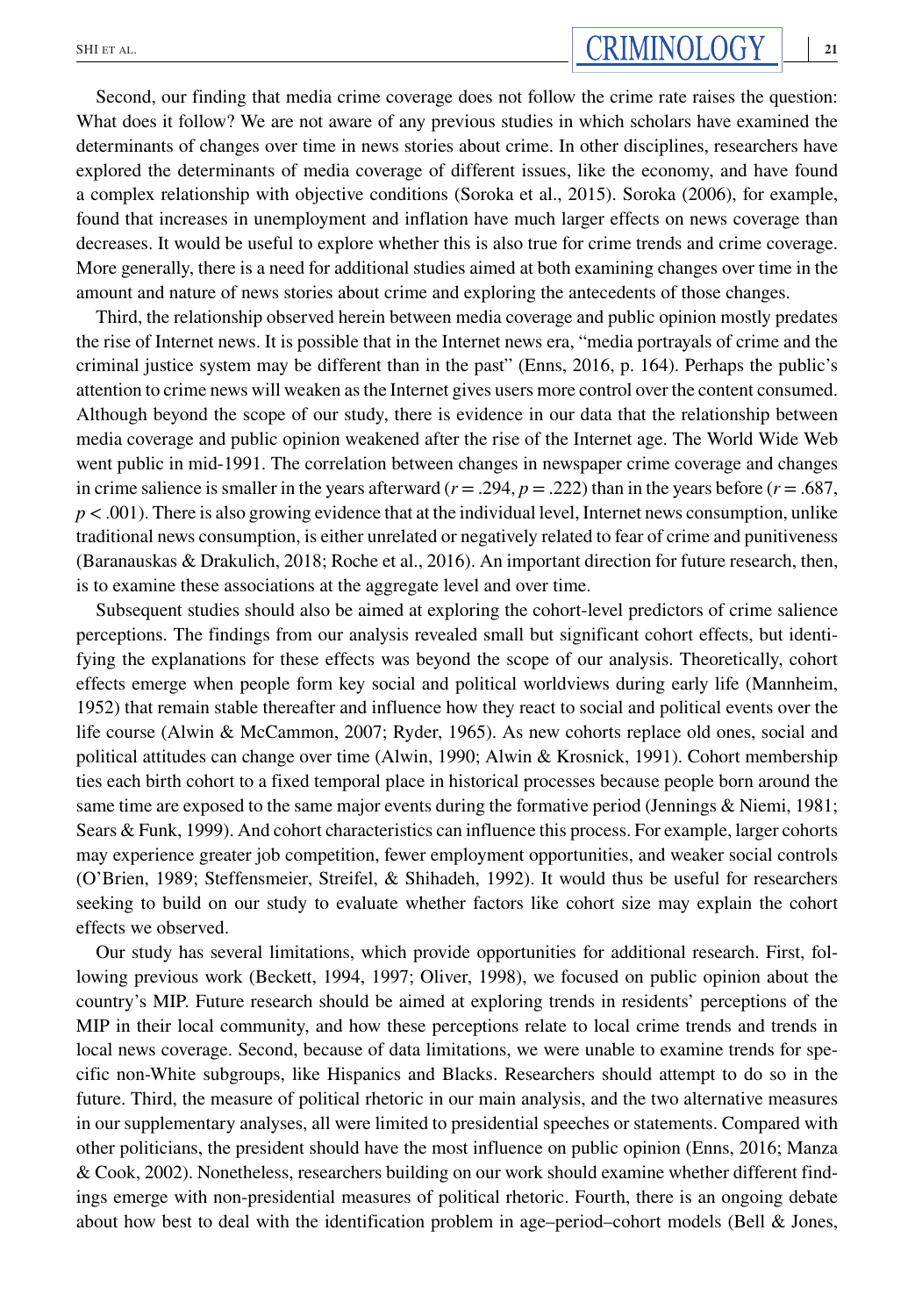Another limitation of our analysis is the measurement of the outcome variable. Because of data constraints, we measured crime salience using Singer's (2011) coding of open-ended MIP responses, which lumped together responses focusing on different crime-related phenomena (e.g., crime, school violence, drugs, and gangs). It is possible that different crime rates may be related to some specific MIP responses but not to others. Researchers should thus examine whether the results of our study replicate using different measures of crime (e.g., school violence rate) and more specific crime-related MIP responses (e.g., school violence as MIP).

To conclude, our findings are most consistent with the social constructionist model of crime salience, but they also strongly support the notion of parallel publics. Changes in the U.S. crime rate have little effect on crime salience perceptions. This is true for the population as a whole and for specific population subgroups (e.g., Whites and non-Whites). Changes in the U.S. crime rate also have little effect on the number of news stories about crime. Nonetheless, when there are increases in media crime coverage and political rhetoric about crime, different demographic, socioeconomic, and partisan groups all become more concerned about crime, and they do so at about the same time and to about the same extent. Whether the effects of media coverage will change in the Internet news era remains to be seen. We hope that future studies will build on our analysis by exploring this and related questions.

#### **ORCID**

*Yunmei Lu* <https://orcid.org/0000-0002-4757-017X>

#### **REFERENCES**

- Althaus, S. L., & Tewksbury, D. (2002). Agenda setting and the "new" news: Patterns of issue importance among readers of the paper and online versions of the New York Times. *Communication Research*, *29*(2), 180–207.
- Alwin, D. F. (1990). Cohort replacement and changes in parental socialization values. *Journal of Marriage and the Family*, 347–360.
- Alwin, D. F., & Krosnick, J. A. (1991). Aging, cohorts, and the stability of sociopolitical orientations over the life span. *American Journal of Sociology*, *97*(1), 169–195.
- Alwin, D. F., & McCammon, R. J. (2007). Rethinking generations. *Research in Human Development*, *4*, 219–237.
- Anderson, A. L., Lytle, R., & Schwadel, P. (2017). Age, period, and cohort effects on death penalty attitudes in the United States, 1974–2014. *Criminology*, *55*(4), 833–868.
- Baranauskas, A. J., & Drakulich, K. M. (2018). Media construction of crime revisited: Media types, consumer contexts, and frames of crime and justice. *Criminology*, *56*(4), 679–714.
- Baumer, E. P., & Wolff, K. T. (2014). Evaluating contemporary crime drop (s) in America, New York City, and many other places. *Justice Quarterly*, *31*(1), 5–38.
- Baumgartner, F. R., & Jones, B. D. (2002). *Policy Dynamics*. University of Chicago Press.
- Beale, S. S. (2006). The news media's influence on criminal justice policy: How market-driven news promotes punitiveness. *William and Mary Law Review*, *48*, 397–481.
- Beckett, K. (1994). Setting the public agenda: "Street crime" and drug use in American politics. *Social Problems*, *41*(3), 425–447.
- Beckett, K. (1997). *Making crime pay: Law and order in contemporary American politics*. Oxford: University. Press. Beckett, K., & Sasson, T. (2004). *The politics of injustice*. Sage.
- Bell, A., & Jones, K. (2015). Should age-period-cohort analysts accept innovation without scrutiny? A response to Reither, Masters, Yang, Powers, Zheng and Land. *Social Science & Medicine*, *128*, 331–333.
- Brown, E. K. (2006). The dog that did not bark: Punitive social views and the "professional middle classes." *Punishment & Society*, *8*(3), 287–312.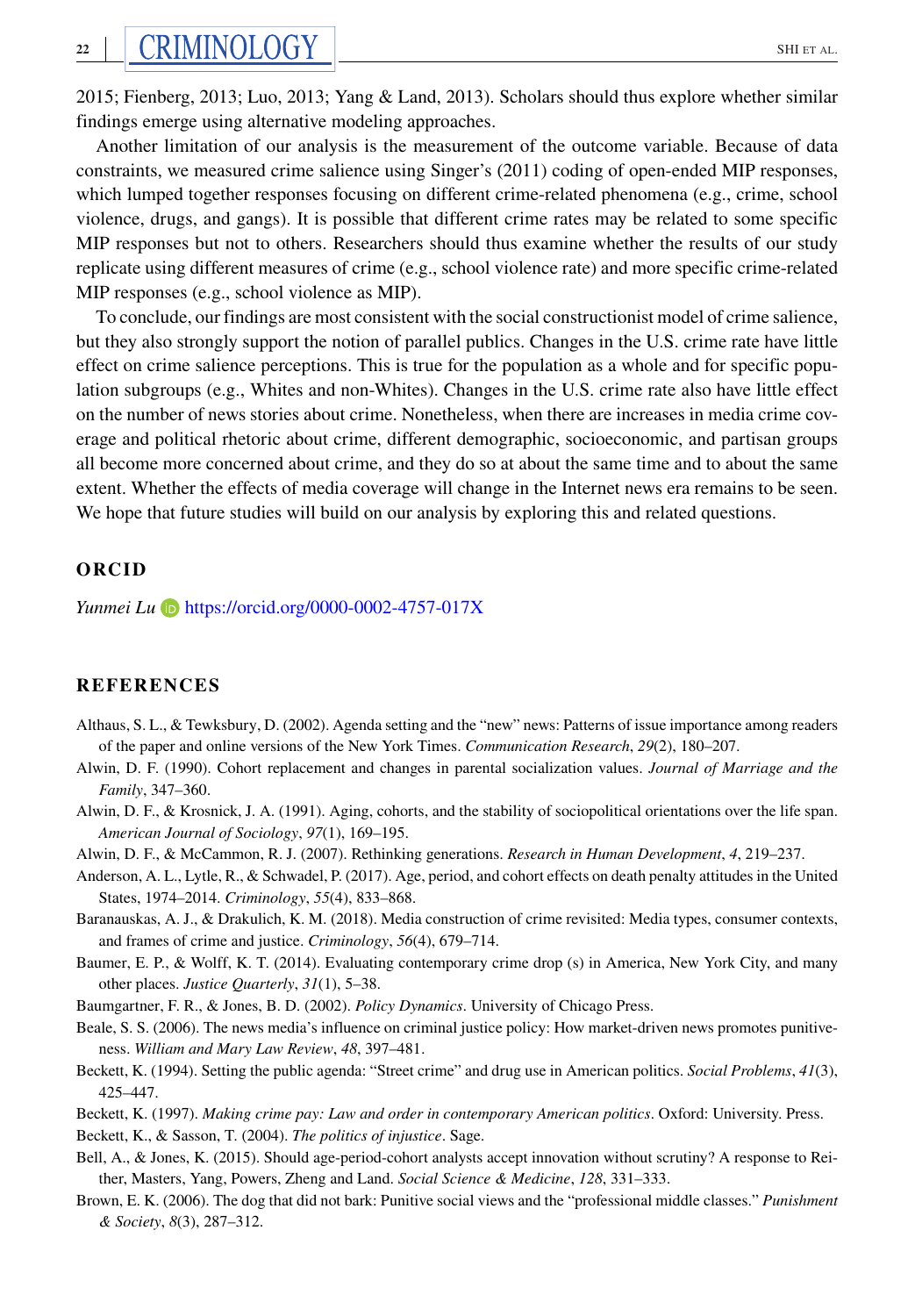- Brunton-Smith, I., & Sturgis, P. (2011). Do neighborhoods generate fear of crime? An empirical test using the British Crime Survey. *Criminology*, *48*(2), 331–369.
- Burstein, P. (2006). Why estimates of the impact of public opinion on public policy are too high: Empirical and theoretical implications. *Social Forces*, *84*, 2273–2289.
- Canes-Wrone, B., & Shotts, K. W. (2004). The conditional nature of presidential responsiveness to public opinion. *American Journal of Political Science*, *48*(4), 690–706.
- Chanley, V. A., Rudolph, T. J., & Rahn, W. M. (2000). The origins and consequences of public trust in government: A time-series analysis. *Public Opinion Quarterly*, *64*(3), 239–256.
- Chiricos, T., Eschholz, S., & Gertz, M. (1997). Crime, news and fear of crime: Toward an identification of audience effects. *Social Problems*, *44*(3), 342–357.
- Chiricos, T., Padgett, K., & Gertz, M. (2000). Fear, TV news, and the reality of crime. *Criminology*, *38*(3), 755–786.
- Chomsky, N., & Herman, E. S. (1988). *Manufacturing consent: The political economy of the mass media*. Pantheon
- Cohen, J. E. (1995). Presidential rhetoric and the public agenda. *American Journal of Political Science*, *39*(1), 87–107.
- Drakulich, K. M. (2013). Perceptions of the local danger posed by crime: Race, disorder, informal control, and the police. *Social Science Research*, *42*(3), 611–632.
- Drakulich, K. M. (2015). Explicit and hidden racial bias in the framing of social problems. *Social Problems*, *62*, 391–418.
- Elwert, F., & Winship, C. (2014). Endogenous selection bias: The problem of conditioning on a collider variable. *Annual Review of Sociology*, *40*, 31–53.
- Enders, W. (2014). *Applied econometric time series* (4th ed.). Wiley
- Enns, P. K. (2014). The public's increasing punitiveness and its influence on mass incarceration in the United States. *American Journal of Political Science*, *58*, 857–872.
- Enns, P. K. (2016). *Incarceration nation: How the United States became the most punitive democracy in the world*. Cambridge University Press.
- Enns, P. K., & Kellstedt, P. M. (2008). Policy mood and political sophistication: Why everybody moves mood. *British Journal of Political Science*, *38*(3), 433–454.
- Erbring, L., Goldenberg, E. N., & Miller, A. H. (1980). Front-page news and real-world cues: A new look at agenda setting by the media. *American Journal of Political Science*, *24*(1), 16–49.
- Erikson, R. S., Mackuen, M. B., & Stimson, J. A. (2002). *The macro polity*. Cambridge University Press.
- Eschholz, S., Chiricos, T., & Gertz, M. (2003). Television and fear of crime: Program types, audience traits, and the mediating effect of perceived neighborhood racial composition. *Social Problems*, *50*(3), 395–415.
- Ferraro, K. F. (1995). *Fear of crime: Interpreting victimization risk*. New York: State University of Press.
- Fienberg, S. E. (2013). Cohort analysis' unholy quest: A discussion. *Demography*, *50*(6), 1981–1984.
- Garland, D. (2001). *The culture of control: Crime and social order in contemporary society*. The University of Chicago Press.
- Gilliam, F. D., Jr., & Iyengar, S. (2000). Prime suspects: The influence of local television news on the viewing public. *American Journal of Political Science*, *44*(3), 560–573.
- Greenberg, D. F. (2001). Time series analysis of crime rates. *Journal of Quantitative Criminology*, *17*(4), 291–327.
- Graber, D. B. (1980). *Crime news and the public*. Praeger.
- Granger, C. W., & Newbold, P. (1974). Spurious regressions in econometrics. *Journal of Econometrics*, *2*(2), 111–120.
- Grant, T., & Lebo, M. J. (2016). Error correction methods with political time series. *Political Analysis*, *24*(1), 3–30.
- Gray, E., Grasso, M., Farrall, S., Jennings, W., & Hay, C. (2018). Political socialization, worry about crime and antisocial behaviour: An analysis of age, period and cohort effects. *The British Journal of Criminology*, *59*(2), 435–460.
- Heffington, C., Park, B. B., & Williams, L. K. (2017). The "most important problem" dataset (MIPD): A new dataset on American issue importance. *Conflict Management and Peace Science*, *36*(3), 312–335.
- Hill, J., Oliver, W. M., & Marion, N. E. (2010). "Shaping history" or "riding the wave"? President Bush's influence eon the public opinion of terrorism, homeland security, & crime. *Journal of Criminal Justice*, *38*, 896–902.
- Hill, K. Q. (1998). The policy agendas of the president and the mass public: A research validation and extension. *American Journal of Political Science*, *42*(4), 1328–1334.
- Jennings, M. K., & Niemi, R. G. (1981). *Generations and politics: A panel study of young adults and their parents*. Princeton University Press.
- Jennings, W., & Wlezien, C. (2011). Distinguishing between most important problems and issues? *Public Opinion Quarterly*, *75*(3), 545–555.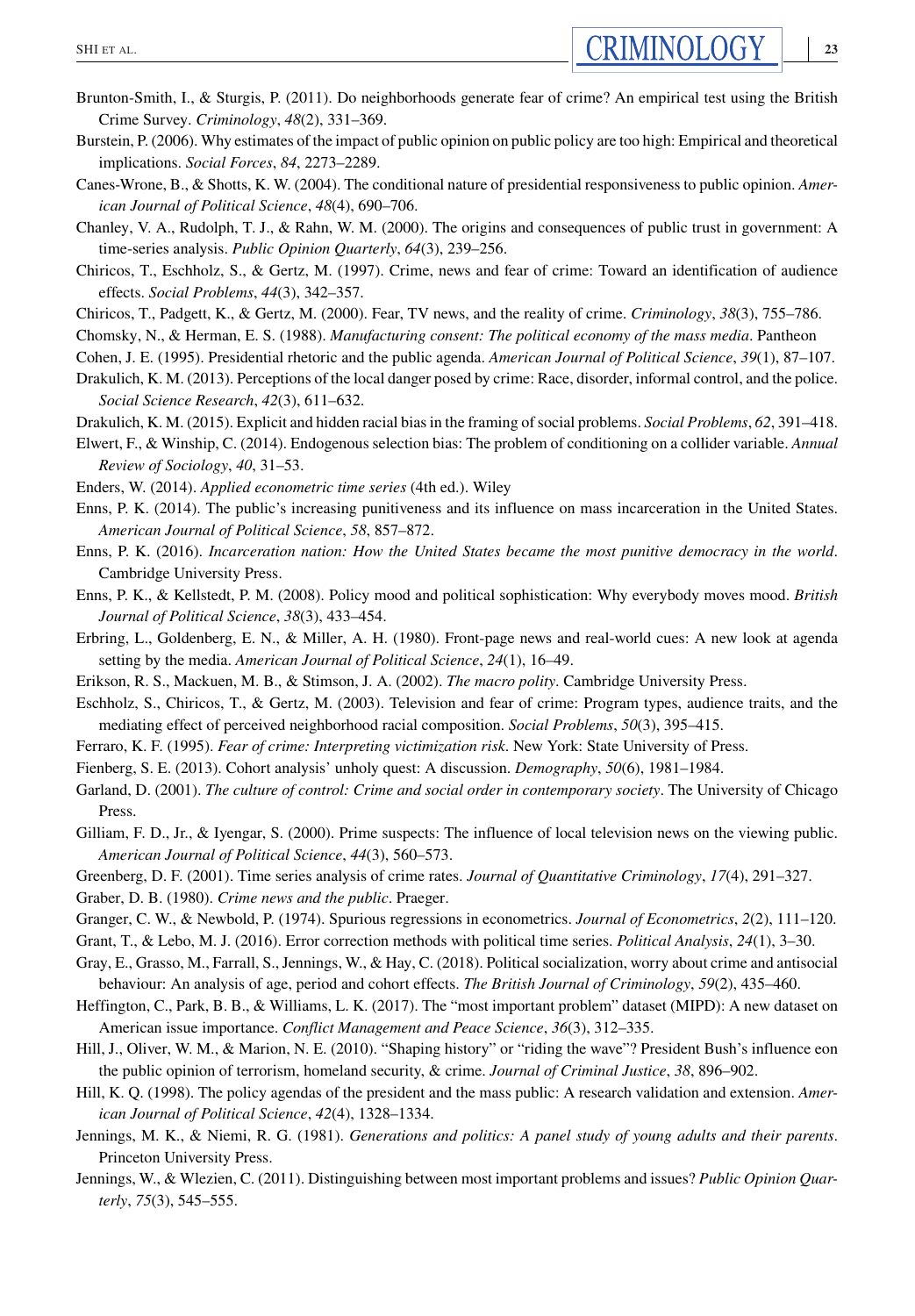- Jennings, W., & Wlezien, C. (2015). Preferences, problems and representation. *Political Science Research and Methods*, *3*(3), 659–681.
- Lauritsen, J. L., Rezey, M. L., & Heimer, K. (2016). When choice of data matters: Analyses of U.S. crime trends, 1973– 2012. *Journal of Quantitative Criminology*, *32*, 335–355.
- Lax, J. R., & Phillips, J. H. (2012). The democratic deficit in the states. *American Journal of Political Science*, *56*, 148–166.
- Levendis, J. D. (2018). *Time series econometrics: Learning through replication*. Springer.
- Light, P. C. (1982). *The president's agenda: Domestic policy choice from Kennedy to Carter*. Johns Hopkins University Press.
- Liska, A. E., Lawrence, J. J., & Sanchirico, A. (1982). Fear of crime as a social fact. *Social Forces*, *60*(3), 760–770.
- Loo, D. D., & Grimes, R. M. (2004). Polls, politics, and crime: The "law and order" issue of the 1960s. *Western Criminology Review*, *5*(1), 50–67.
- Lowry, D. T., Nio, T. C. J., & Leitner, D. W. (2003). Setting the public fear agenda: A longitudinal analysis of network TV crime reporting, public perceptions of crime, and FBI crime statistics. *Journal of Communication*, *53*(1), 61–73.
- Luo, L. (2013). Assessing validity and application scope of the intrinsic estimator approach to the age-period-cohort problem. *Demography*, *50*(6), 1945–1967.
- Luo, L., & Hodges, J. S. (2016). Block constraints in age–period–cohort models with unequal-width intervals. *Sociological Methods & Research*, *45*(4), 700–726.
- Mannheim, K. (1952). The problem of generations. In P. Kecskemeti (Ed.), *Essays on the sociology of knowledge* (pp. 276–320). Routledge and Kegan Paul.
- Manza, J., & Cook, F. L. (2002). The impact of public opinion on public policy: The state of the debate. In J. Manza, F. L. Cook, & B. I. Page (Eds.), *Navigating Public Opinion: Polls, Policy, and the Future of American Democracy* (pp. 17–32). Oxford University Press.
- Markowitz, F. E., Bellair, P. E., Liska, A. E., & Liu, J. (2001). Extending social disorganization theory: Modeling the relationships between cohesion, disorder, and fear. *Criminology*, *39*(2), 293–319.
- McDowall, D., & Loftin, C. (2009). Do US city crime rates follow a national trend? The influence of nationwide conditions on local crime patterns. *Journal of Quantitative Criminology*, *25*(3), 307–324.
- Miller, L. L. (2013). Power to the people: Violent victimization, inequality and democratic politics. *Theoretical Criminology*, *17*(3), 283–313.
- Miller, L. L. (2016). *The myth of the mob rule: Violent crime and democratic politics*. Oxford University Press.
- Monroe, A. D. (1998). Public opinion and public policy, 1980–1993. *Public Opinion Quarterly*, *62*, 6–28.
- Nicholson-Crotty, S., & Meier, K. J. (2003). Crime and punishment: The politics of federal criminal justice sanctions. *Political Research Quarterly*, *56*(2), 119–126.
- O'Brien, R. M. (1989). Relative cohort size and age-specific crime rates: An age-period-relative-cohort-size model. *Criminology*, *27*(1), 57–78.
- O'Brien, R. M. (2015). *Age-period-cohort models: Approaches and analyses with aggregate data*. CRC Press.
- O'Brien, R. M. (2017). Mixed models, linear dependency, and identification in age-period-cohort models. *Statistics in Medicine*, *36*(16), 2590–2600.
- O'Keefe, G. J., & Reid-Nash, K. (1987). Crime news and real-world blues: The effects of the media on social reality. *Communication Research*, *14*(2), 147–163.
- Oliver, W. M. (1998). Presidential rhetoric on crime and public opinion. *Criminal Justice Review*, *23*(2), 139–160.
- Oliver, W. M. (2002). The pied piper of crime in America: An analysis of the presidents' and public's agenda on crime. *Criminal Justice Policy Review*, *13*(2), 139–155.
- Page, B. I., & Shapiro, R. Y. (1992). *The rational public: Fifty years of trends in American policy preferences*. University of Chicago Press.
- Paternoster, R., Brame, R., Mazerolle, P., & Piquero, A. (1998). Using the correct statistical test for the equality of regression coefficients. *Criminology*, *36*(4), 859–866.
- Philips, A. Q. (2018). Have your cake and eat it too? Cointegration and dynamic inference from autoregressive distributed lag models. *American Journal of Political Science*, *62*(1), 230–244.
- Pickett, J. T. (2019). Public opinion and criminal justice policy: Theory and research. *Annual Review of Criminology*, *2*, 405–428.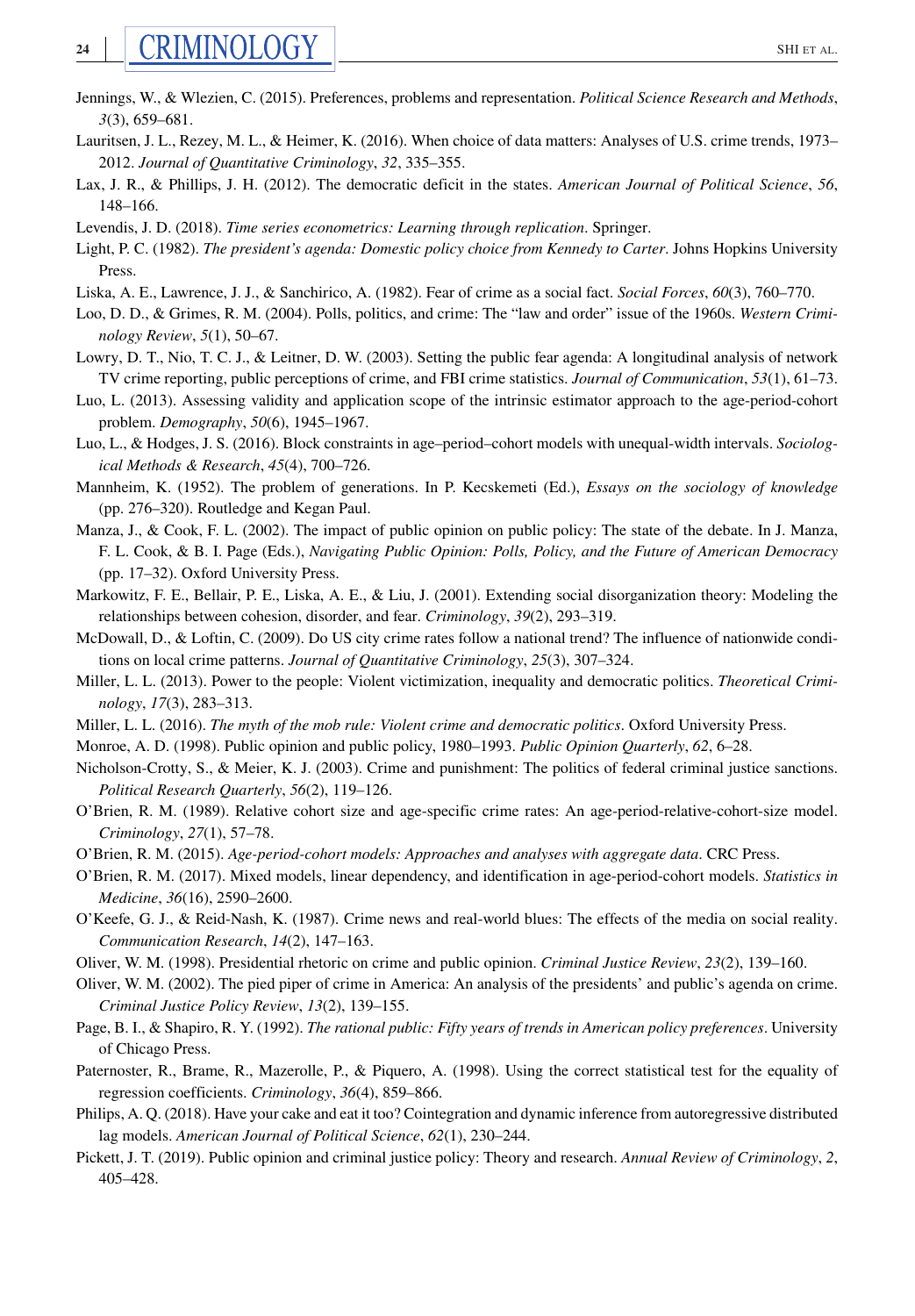- Pickett, J. T., Chiricos, T., Golden, K. M., & Gertz, M. (2012). Reconsidering the relationship between perceived neighborhood racial composition and Whites' perceptions of victimization risk: Do racial stereotypes matter? *Criminology*, *50*(1), 145–186.
- Quillian, L., & Pager, D. (2001). Black neighbors, higher crime? The role of racial stereotypes in evaluations of neighborhood crime. *American Journal of Sociology*, *107*(3), 717–767.
- Ramirez, M. D. (2013). Punitive sentiment. *Criminology*, *51*(2), 329–364.
- Roche, S. P., Pickett, J. T., & Gertz, M. (2016). The scary world of online news? Internet news exposure and public attitudes toward crime and justice. *Journal of Quantitative Criminology*, *32*, 215–236.
- Roberts, J. V., Stalans, L. J., Indermaur, D., & Hough, M. (2003). *Penal populism and public opinion: Lessons from five countries*. Oxford University Press.
- Rosenfeld, R. (2018). The 2017 Sutherland Address. Studying crime trends: Normal science and exogenous shocks. *Criminology*, *56*(1), 5–26.
- Rountree, P. W., & Land, K. C. (1996). Burglary victimization, perceptions of crime risk, and routine activities: A multilevel analysis across Seattle neighborhoods and census tracts. *Journal of Research in Crime and Delinquency*, *33*(2), 147–180.
- Ryder, N. B. (1965). The cohort as a concept in the study of social change. *American Sociological Review*, *30*, 843–861.
- Savelsberg, J. J. (1994). Knowledge, domination, and criminal punishment. *American Journal of Sociology*, *99*(4), 911– 943.
- Sears, D. O., & Funk, C. L. (1999). Evidence of the long-term persistence of adults' political predispositions. *The Journal of Politics*, *61*(1), 1–28.
- Simon, J. (2007). *Governing through crime: How the war on crime transformed American democracy and created a culture of fear*. Oxford University Press.
- Singer, M. M. (2011). Who says "it's the economy"? Cross-national and cross-individual variation in the salience of economic performance. *Comparative Political Studies*, *44*(3), 284–312.
- Schwadel, P., & Ellison, C. G. (2017). Period and cohort changes in Americans' support for marijuana legalization: Convergence and divergence across social groups. *The Sociological Quarterly*, *58*(3), 405–428.
- Shi, L. (2018). A neglected population: Media consumption, perceived risk, and fear of crime among international students. *Journal of Interpersonal Violence*, Advance online publication. Retrieved from [https://journals.sagepub.com/](https://journals.sagepub.com/doi/full/10.1177/0886260518766428) [doi/full/10.1177/0886260518766428](https://journals.sagepub.com/doi/full/10.1177/0886260518766428)
- Shi, L., Roche, S. P., & McKenna, R. M. (2018). Media consumption and crime trend perceptions: A longitudinal analysis. *Deviant Behavior*, *40*(12), 1480–1492.
- Smith, T. W. (1980). America's most important problem—A trend analysis, 1946–1976. *Public Opinion Quarterly*, *44*(2), 164–180.
- Steffensmeier, D., Streifel, C., & Shihadeh, E. S. (1992). Cohort size and arrest rates over the life course: The Easterlin hypothesis reconsidered. *American Sociological Review*, 306–314.
- Soroka, S. N. (2006). Good news and bad news: Asymmetric responses to economic information. *The Journal of Politics*, *68*(2), 372–385.
- Soroka, S. N., Stecula, D. A., & Wlezien, C. (2015). It's (change in) the (future) economy, stupid: Economic indicators, the media, and public opinion. *American Journal of Political Science*, *59*(2), 457–474.
- Soroka, S. N., & Wlezien, C. (2010). *Degrees of democracy: Politics, public opinion, and policy*. Cambridge University Press.
- Stock, J. H., & Watson, M. W. (1988). Testing for common trends. *Journal of the American Statistical Association*, *83*, 1097–1107.
- Taylor, R. B., & Hale, M. (1986). Testing alternative models of fear of crime. *Journal of Criminal Law & Criminology*, *77*, 151–189.
- Tonry, M. (2011). *Punishing race*. Oxford University Press.
- Volkens, A., Bara, J., Budge, I., McDonald, M. D., & Klingemann, H. (2013). *Mapping policy preferences from texts: Statistical solutions for manifesto analysts*. Oxford University Press.
- Warr, M. (2009). Safe at home. *Contexts*, *8*, 46–51.
- Warr, M., & Ellison, C. G. (2000). Rethinking social reactions to crime: Personal and altruistic fear in family households. *American Journal of Sociology*, *106*(3), 551–578.
- Weaver, V. M. (2007). Frontlash: Race and the development of punitive crime policy. *Studies in American Political Development*, *21*(2), 230–265.